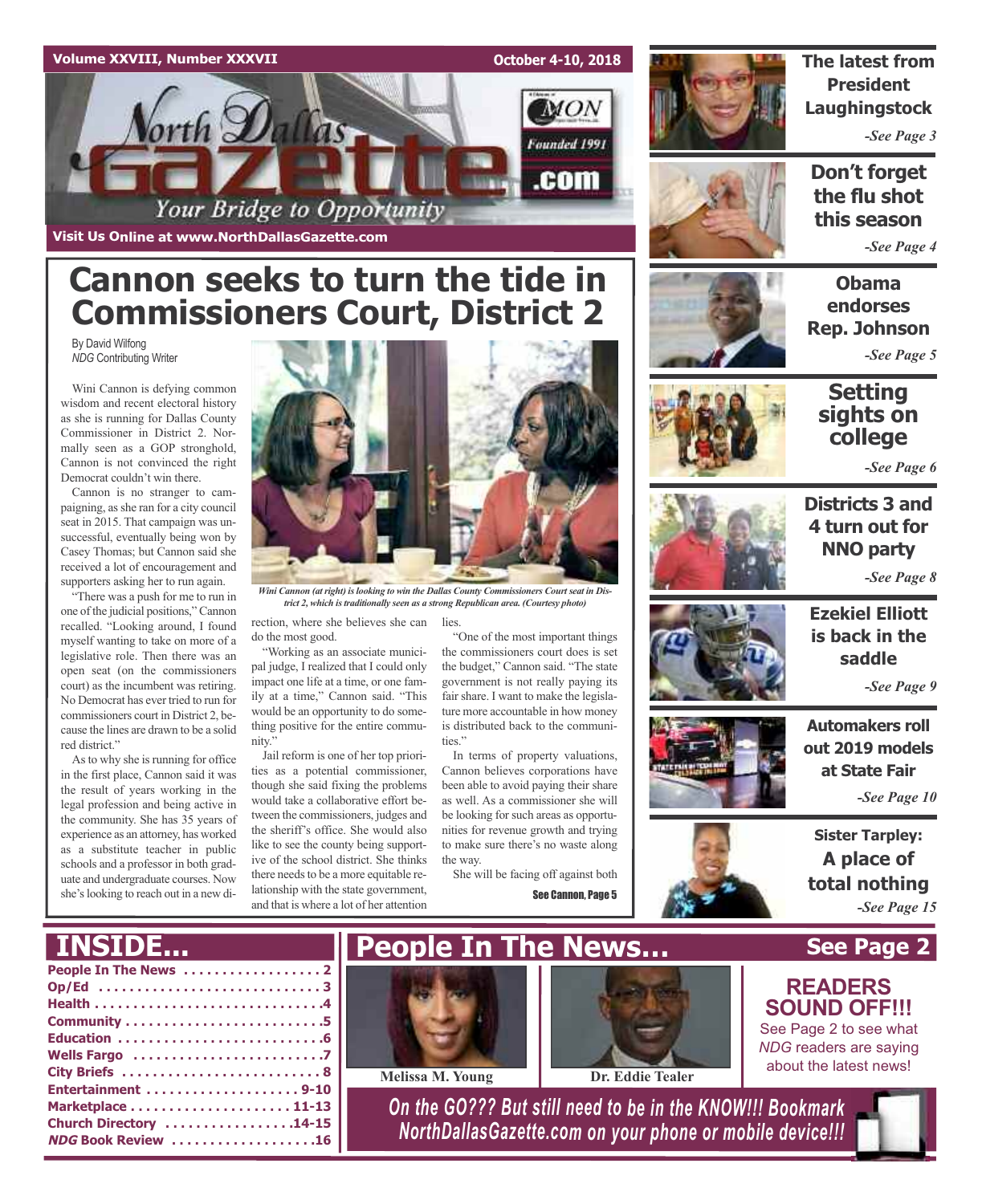## **Melissa M. Young**

In a unanimous decision, the Board of Directors of Dallas Black Dance Theatre (DBDT) named Melissa M. Young Artistic Director of the 42-year-old dance company. Ms. Young has been with the company 25 years rising through the ranks of the organization. Her promotion is effective immediately.

"Dallas Black Dance Theatre is excited to have one of our own become the Artistic Director. Young's knowledge and history with DBDT allow her to continue making contributions to DBDT and are a great fit as our



try."

rector.

*Dallas Dance Project*

Young started her career at DBDT as a dancer for 11 years, then rehearsal director, academy director, and associate artistic director all the while working alongside D B D T Founder Ann Williams. This year, Young took the reins of the organization as Interim Artistic Di-

"It just pleases my heart that Melissa is now the artistic director of Dallas Black Dance Theatre," said DBDT Founder Ann Williams. "I feel so honored having mentored her for the past 25 years. I know as she fulfills the mission artistically, the

Artistic Director,'" said Gilbert Gerst, Chairman, DBDT Board of Directors. "Her 20+ year tenure with DBDT reflects her love and commitment to continue to build on the legacy established by our Founder Ann

## **Dr. Eddie Tealer**

Members of the Dallas County Community College District's board of trustees unanimously approved a recommendation from Dr. Joe May, DCCCD's chancellor, to appointment Dr. Eddie Tealer asthe new president of Eastfield College.

Tealer, who currently serves as vice president for business services at North Lake College, will begin his tenure as Eastfield's president on Oct. 15, 2018. He succeeds Dr. Jean Conway, who is retiring.

Tealer, who addressed trustees following the vote, said, "Thank you for this

wonderful opportunity. I hope to follow in Dr. Conway's footsteps so that we can continue on our path of success for faculty and staffbut particularly for our students.

The new Eastfield president then shared a short family story about his grandfather, who had worked full time in manufacturing when his grandson was growing up but who also did part-time plumbing work to help others.

"My grandfather helped folks in the community and charged them what they could afford to pay. He saved that money and told me that it was an investment in the future," recalled Tealer. "When it was time for me to go to college, my grandfather gave me the money he had saved and told me 'The future is you.'

"I wanted this job (as pres-

Williams to be the premier dance company in the counlegacy of Dallas Black Dance Theatre will live on." Ms. Young is a graduate

of The Ailey School in New York City and trained as an exchange student atAmsterdam School of the Arts in Amsterdam, Netherlands. She has been the Horton Technique Instructor for Dallas Black Dance Theatre since 1998. As an Adjunct Instructor, she taught the Horton Technique at Southern Methodist University in 2004 and Texas Woman's University from 2005– 2008.

"My love for Dallas Black Dance Theatre runs deep, and I am overjoyed and overwhelmed by this appointment! I am im-

ident of Eastfield College) because I want to invest in our students now. My grandfather would have been proud of me," he added. May also acknowledged Conway's accomplishments during her eight years of service as Eastfield's CEO. "We are proud of the work that Dr. Jean Conway has done. During that time, Eastfield successfully established two collegiate academies, two early college high schools and two Pathways to Technology, or P-Tech, early college high schools.

mensely passionate about leading this outstanding organization into its next stage of excellence," said DBDT Artistic Director Melissa M. Young. "Having a roadmap to follow by the incomparableAnn Williams ignites my spirit in ways most could never imagine. The unwavering love and support from my family, loved ones, and mentors is what has sustained me throughout my entire career and leading up to this very moment. This is a dream come true!"

As interim artistic director, Ms. Young was successful in landing Dallas Black Dance Theatre as one of five arts organizations in the nation to be a part of the inter-

that community. Significant increases in enrollment growth and graduation rates are among other benchmarks of Dr. Conway's administration," he added.

Tealer joined DCCCD in 2008 as a senior financial analyst on the district's bond management team; he also served as district director of business services from 2010-2013; executive director of business services from 2013 to 2014; and has served as North Lake's vice president for business services since 2014.

The new Eastfield College president hastaught as an adjunct instructor at Southern Methodist University and the national Communities Connecting Heritage (CCH) cultural heritage exchange program. Dallas Black Dance Theatre and Association MakeDox in Macedonia will collaborate to engage 12 DBDT dancers and 12 Macedonian filmmakers to create a 50-minute documentary exploring and celebrating African-American culture through dance and Romani heritage through music. Dallas Black Dance Theatre will hold three free screenings of the film in July. At least one screening will be synchronized with a Macedonian screening and feature a live talkback between the two countries and artists.

#### University of Dallas.

Tealer earned his doctorate in leadership studies from Our Lady of the Lake University in San Antonio; a master's degree in management (corporate finance) from the University of Dallas; a second master's degree in business administration (management) from Our Lady of the Lake University; and his bachelor's degree in criminal justice from the University of North Texas.

For more information, contact Ann Hatch in the DCCCD office of public and governmental affairs, by email at ahatch@dcccd.edu or by phone at 214-378- 1819.

# **NDG Readers Sound Off...**

**Amber, you are fired!** What's next " The wait is too long." Come on with it. justice.

*-- Carolyn Smith*

#### **Local minister as a spiritual engineer helps those he serve build stronger relationship with God and others**

Family that prayers together make things happen together. Looks like you all are enjoying your lives together. That's a blessing. They are growing fast, so enjoy. You will be looking at college soon!

*-- Sharon Justice Hurts* via Facebook

Yes! Bro. & Sis. Ross are two very humble individuals. I love the love he has for his family and the church he minister to. We are so bless to have them. I am soo.. proud of Bro. Ross.

> *-- Gurtha Harrison* via Facebook

Keep up the great work my brother!!!

> *-- Thurmond Metters* via Facebook

Beautiful article! Keep being you Bro(cousin) Ross

*-- Antwanelle Nash Ford* via Facebook

William Lamont Ross, all of your friends from grade school on up knew preaching was your future!! Nice article!

*-- Paul Pederson* via Facebook

Beautiful!!! May God continue to bless you and your family continue to serve and build up your congregation.

> *-- Marilyn Bradshaw* via Facebook

**Irving City Council votes to raise property tax revenue** I understand that there has to be tax increases, but why don't you do something about S. Irving? The revenue seems to be going towards the North with all the new building and Toyota Music Factory and making that all accessible to everyone, but the South is completely overlooked, other than fixing some streets.

"The college's Pleasant Grove campus and the Pleasant Grove Advisory Council will have a lasting impact on

Take a drive around parts of the South Irving area and maybe you would see what the rest of the residents in South Irving see. -- Gloria Rodriguez

**To share your opinion visit NorthDallasGazette.com**



#### **People in the News www.NorthDallasGazette.com**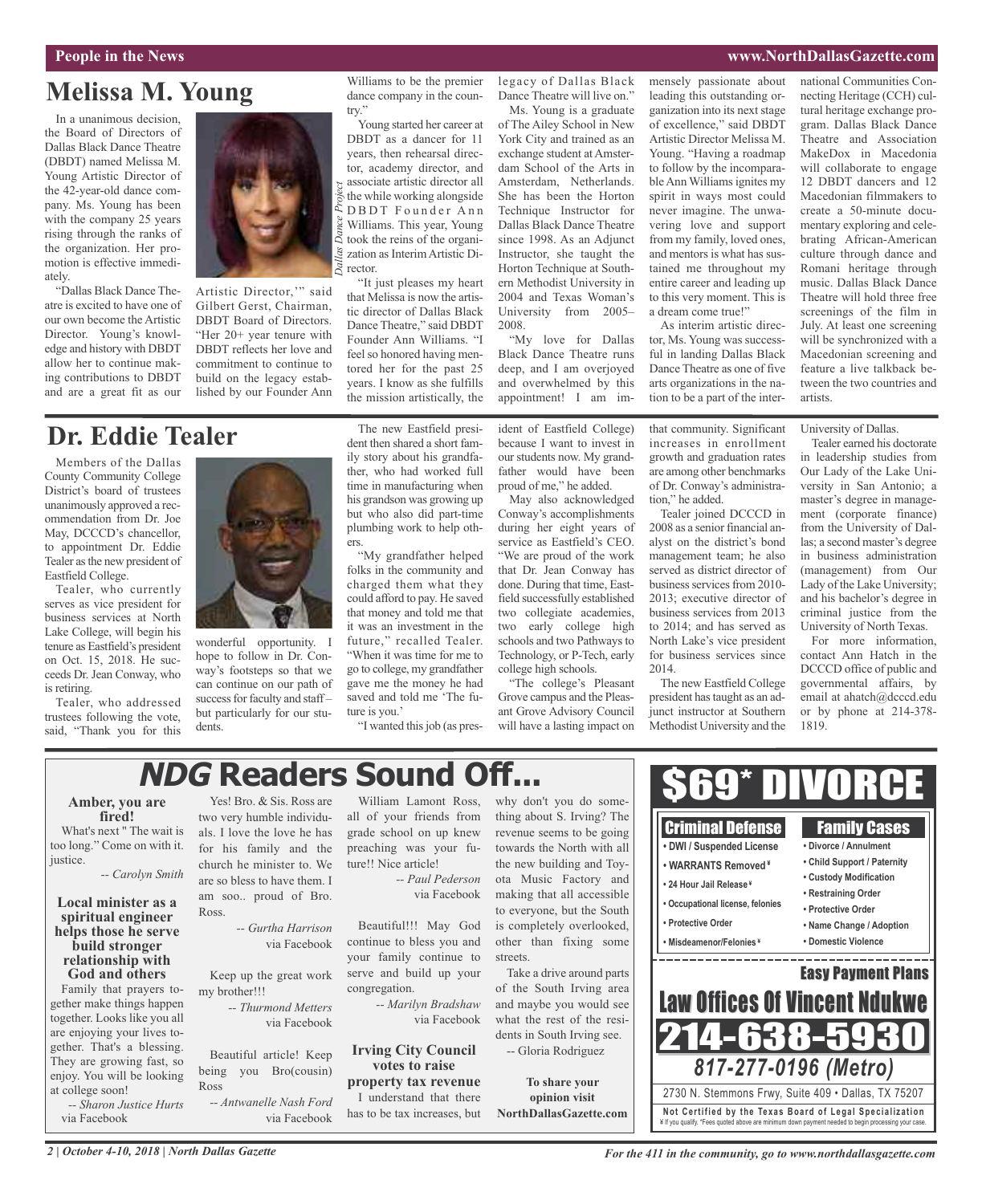#### **www.NorthDallasGazette.com Op-Ed**



# **President Laughingstock**

By Julianne Malveaux NNPAColumnist

Our 45thPresident rushed back from his United Nations meeting in New York to watch the hearing of his Supreme Court nominee, Brett Kavanaugh, and his accuser Dr. Christine Blasey Ford. Reportedly, he wasimpressed by Dr. Ford, but excited by Kavanaugh's belligerently offensive session with the senators. From my perspective, Kavanaugh was disgraceful. He attacked Democratic senators, at one point asking Minnesota Senator Amy Klobuchar if she had a drinking problem! His angry, entitled temperament was inconsistent with Supreme Court service. But by the time this is published he is likely to have been voted onto the court.

While the Supreme Court deliberations have dominated the news, it is essential to consider the way that 45 appeared on the world stage. First, he was inexplicably and rudely late to the UN, signaling his own contempt for the organization and its members. Indeed, according to New Yorker reporter Robin Wright, the UN had to scramble to find another speaker to fill in 45's assigned time. Then, just minutes after 45 began talking, the assembled group started laughing at him. Undoubtedly, they were amused about his assertions of having done more than any other Administration in US history. 45 was speaking

to more than one hundred and thirty heads of state and dozens of other delegations. They laughed because 45 is truly funny.

As he ran for President, 45 constantly scolded that our country was the "laughingstock" of the world. Then he stood in front of other world leaders and proved them correct. Our nation is not a laughingstock, but President Trump surely is. He is out of touch with the rest of the world, out of order in his dealings with others, and out of control with his myopic "America First" philosophy.

We may still be the most powerful nation in the world, but we are holding onto that perch only tentatively. We're not the largest country in the world. The population of India, at 1.35 billion, or the population of China, the world's most populous nation, at 1.41 billion people, dwarfs our population of roughly 326 million people. We are a scant 4.3 percent of the world population. India is 17.7 percent of the world population, and China is a whopping 18.5 percent of the world population. Population size is not necessarily an indicator of power, and most concede that the United States remains an influential world leader. But we are a world leader now led by a clown, the laughingstock of the world. And in embracing an "America First" doctrine, we isolate ourselves from others and diminish our own world power.

Our power has come from our ability to play well in the world. It has come from our embrace of globalism. Indeed, our economic growth has often been a function of our global role. People want to come to the United States, to study the United States, to vacation in the United States and to enjoy the products and brands of the United States (McDonald's and Nike are but two examples). Our President's behavior repels people from the United States instead of attracting people to us. His jingoistic "America First" speech belied decades of international cooperation. His notion that nations are better off going it alone than working in collaboration is isolationist nonsense.

"America is governed by Americans," 45 said. "We reject the ideology of globalism, and we embrace the doctrine of patriotism. Inside everyone in this great chamber today, and everyone listening all around the globe, there is the heart of a patriot that feels the same powerful love for your nation, the same intense loyalty to your homeland." It is possible to be a patriot and also embrace globalism, especially if we are thinking of our nation's well being in the long run. In other words, the world is interlinked, and our countries are intertwined. What would we have to give up if we "went it alone"? I don't think 45 is capable of thinking this through. What if countries decided to stop doing business with us? What products would we have to give up?

At the United Nations meeting last year, 45 ridiculed North Korean President Kim Jong Un as "Little Rocket Man." Now Mr. Rocket Man is his new best friend, worthy of 45's praise. 45 heralded his June summit with Kim Jong Un as a success, but there has been little or no progress made toward denuclearization.

Thus, he has jeopardized our relationship with Canada, with his "renegotiation" of NAFTA. He has alienated our allies with his insistence on withdrawing from the Iran nuclear deal, even as Britain, China, France, Germany, and Russia affirm their agreement to the deal. And he has continued to coddle Russia, barely mentioning proven Russian interference in US elections.

The world is watching, and the world is laughing. The disastrous display of US jurisprudence in the Kavanaugh case illustrates the breakdown of our democracy. Further, the amusing performance that our President offered to the United Nations cemented his place as the world laughingstock and disgraced us all!

*Julianne Malveaux is an author and economist. Her latest book "Are We Better Off? Race, Obama and Public Policy" is available via www.amazon.comfor booking, wholesale inquiries or for more info visit www.juliannemalveaux.com.*

# **The Remarkable Courage of Dr. Ford**

By Congresswoman Eddie Bernice Johnson

Millions of people throughout the nation and the world sat in resolute silence as Dr. Christine Blasey Ford, a highly trained researched psychologist at two of our nation's top universities, painfully shared her story recently of how she was sexually assaulted three decades earlier in a home located approximately thirty minutes away from the Senate chamber where she found herself.

When asked she said that she was 'one hundred percent' certain about the identities of those who attacked her. During the more than three hours that she testified not a single word she uttered was contradicted. She was courageously noble, and she was more than believable.

It was an unusually awkward moment on Capitol Hill. The male Senators on the panel that supported the nomination of the man whom Dr. Ford described as her principal attacker were frightened to question her. Instead they outscored their roles to a female lawyer. Any and all attempts to find holes in Dr. Ford's testimony

were resoundingly unsuccessful.

Dr. Ford's experience with the Senate panel was unlike that of Professor Anita Hill's who after making her own allegations against a Supreme Court nominee, found herself ridiculed by many male members of the same committee who questioned her veracity, and suggested that she had imaged the incidents that she described.

Like Professor Hill, who testified that a Supreme Court nominee had made unwarranted sexual advances, Dr. Ford was steady

and unflinching during her testimony. Not once did she lose her composure or express outrage towards those who doubted her. Her demeanor was in sharp contrast to that displayed by the man she accused when it came time for him to testify.

People of good conscience and character owe Dr. Ford a tremendous debt of gratitude for sharing her horrifically distasteful experience and its resulting pain, which she has endured for decades. A less courageous person would have remained unheard and suffered in silence as victims often do.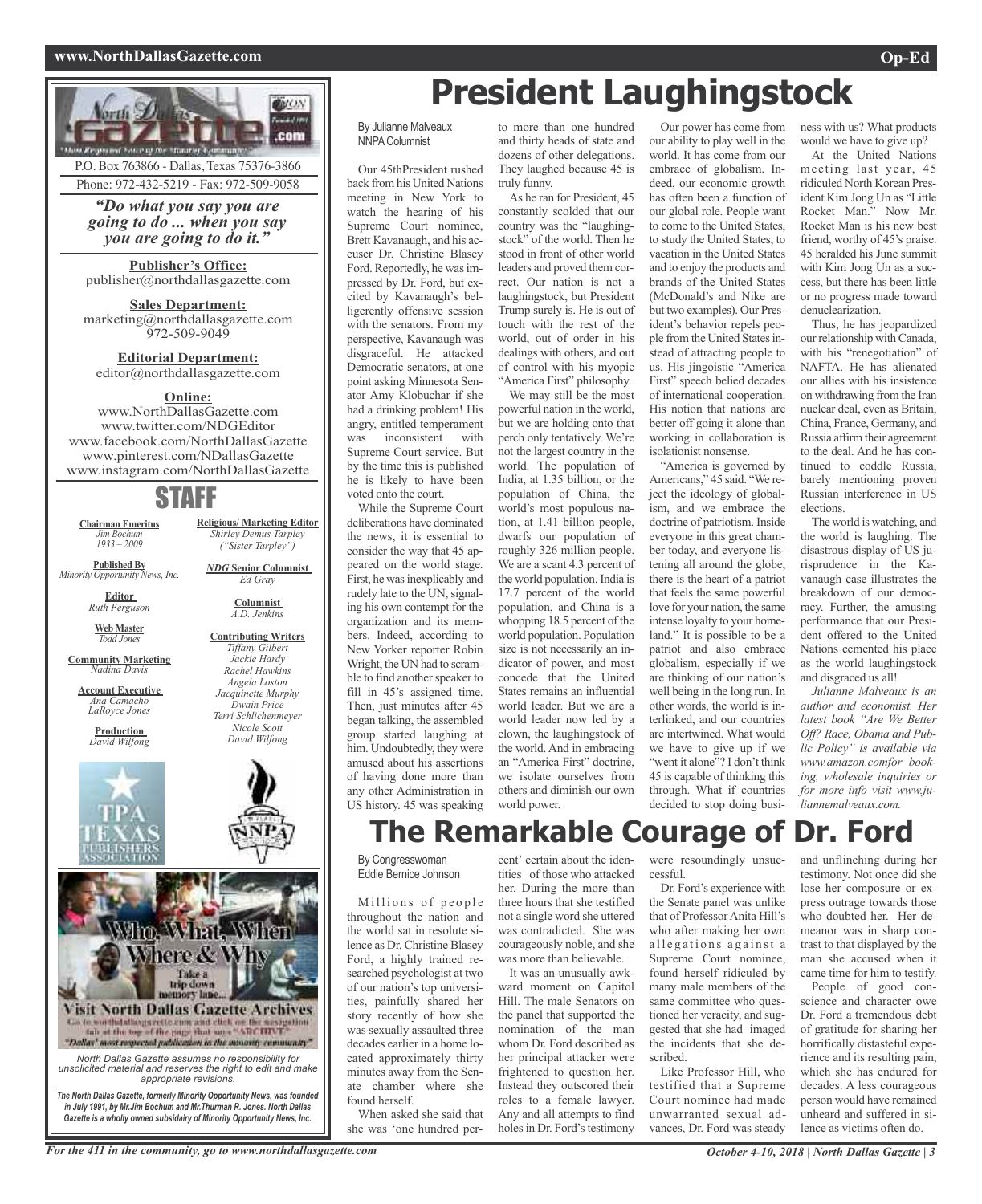#### **Health www.NorthDallasGazette.com**

# **Everyone needs a flu shot, particularly those at greatest risk—the elderly**

WASHINGTON, DC -Drug stores have had signs heralding the 2018-19 Flu Season for weeks. Meanwhile, if you've visited your doctor recently, he or she has most likely reminded you to get your flu shots in a timely fashion this year.

However, notes the Association of Mature American Citizens [AMAC], there continues to be widespread reluctance, based on indifference and fear, among Americans to be immunized against the flu. Most years only about half of those who should seek protection get a flu shot. As a result, too many at risk individuals, including elderly Americans, succumb to influenza



and too many of them die. Last year's flu season was exceptionally long. It lasted from October 1, 2017 and continued until nearly the end of April 2018 and caused some 30,453 laboratory-confirmed hospitalizations of flu victims, most of whom were 65 years old or

older, according to the Centers for Disease Control [CDC]. So, why don't more of us

embrace the flu vaccine as an established preventive measure?

AMAC suggests that the "myths" about the flu shot may have something to do

with it. Perhaps the most senseless misconception people might have is that they need not be vaccinated every year to be protected. The most important reason for getting a shot every year is the simple fact that in the course of a year the vaccine loses its effectiveness. In addition, the makeup of the flu virus, itself, changes each year so a new vaccine needs to be produced annually. And, that is why the CDC strongly recommends that, ideally, everyone, six months old and older should be immunized at the onset of flu season.

AMAC is particularly focused on encouraging America's seniors to get a flu shot pointing out that 58% of all those who had to be hospitalized due to influenza last year were over 65 years of age. In fact, the CDC even underscores the need for older Americans to be vaccinated because they are at higher risk of developing serious complications from flu. There's even a special version of the vaccine especially designed for seniors. It's a high-dose vaccine that contains four times the amount of antigen contained in a regular shot.

The CDC says that the high-dose vaccine was tested in a massive clinical trial in which there were 30,000 participants. The trial proved the effective-

ness of the high-dose version of the vaccine among the 65-plus set. Those seniors who received the high dose vaccine "had 24% fewer influenza infections as compared to those who received the standard dose flu vaccine."

Most physicians will tell you that if you are among the skeptics when it comes to flu shots, you need to focus on the facts, not the myths. And, if the truth about the flu be told, it will be told by the Centers for Disease Control, which says get a flu shot as early as you can in the season because it is not just the best way to help protect you.

# **Racial and ethnic bias leads to lower well-being among adolescents**

AUSTIN — Racial and ethnic discrimination is problematic for all aspects of development — from mental and physical health to risky behaviors and academic success — particularly for Latinos, researchers at The University of Texas at Austin determined after analyzing findings from hundreds of previous studies on adolescents.

The latest study, published in the American Psychologist, considered 214 previous studies comprising 91,338 adolescents and measured 11 distinct indicators of well-being.

"Essentially, we are combining all the existing evidence to be able to clearly state that racial and ethnic discrimination influence all aspects of adolescents' daily

lives and well-being," said lead author Aprile D. Benner, a UT Austin human development and family sciences associate professor and faculty research associate in the Population Research Center.

Understanding racial and ethnic differences begins quite early in life, researchers explained. Studies have shown that before age 5, children begin grouping themselves by race or ethnic background, and awareness of stereotypes tied to skin color or ethnicity emerges in middle childhood. By age 10, many children can recognize both overt and covert discrimination.

Experiencing such discrimination is consistently linked to poorer mental health, lower academic achievement and more engagement in risky or negative behavior, the latest analysis showed.

"We believe these negative effects early in life are setting the stage for the racial and ethnic disparities that we see across lifecourse outcomes in adulthood," Benner said.

Some demographics fared worse than others particularly, Latinos — researchers found through pooling the correlations between discrimination and different aspects of adolescent adjustment and comparing those across racial/ethnic groups. Those with Latino or Asian backgrounds were at greater risk for the negative effects of discrimination on depression and other mental health issues than African Ameri-

cans. The researchers also found that discrimination was more detrimental to Latino males' academics, compared with Latinas and African Americans.

The researchers theorized that Latinos experience a type of discrimination in which they are viewed as "perpetual foreigners." Additionally, they suggested that African American youths may benefit from their families' use of socialization strategies to prepare their children for the biases they may face in their daily lives.

"Now that we can say with some certainty that racial and ethnic discrimination are bad for young people's development, we need to be thinking about what aspects of youths' daily lives protect them

from the negative effects of discrimination versus what aspects of their daily contexts exacerbate these negative effects," Benner said. "Even more lofty, what can we do to intervene to try to reduce discriminatory treatment?"

Researchers suggest future studies must think more critically about how the field measures racial

and ethnic discrimination in these populations; investigate and clearly report factors that might protect youths from the negative effects of discrimination; and place a greater focus on the intersection of discrimination tied to race or ethnicity with mistreatment linked to other social identities that are vulnerable to stigmatization.



Protect the Most Vulnerable of Texas

(972) 914-9043

# **For-profit college students share sagas of debt and disillusionment**

By Charlene Crowell NNPA Contributor

College students today come in many ages and from many backgrounds. In addition to recent high school graduates, there are laid off workers who need updated skills, and single heads of household returning to school to better provide for their families. Veterans seeking to transition to civilian life are also seeking higher education as a way out and up the financial ladder.

In a real sense, the number of people enrolling in

some type of higher education is as diverse as the nation. And so are the choices.

Beyond four-year baccalaureate degrees and graduate schools, today's educational options include varied career and technical training programs in such fields as computers, cosme-

tology, criminal justice, fashion design, and entertainment business.

Prominent among the institutions offering this educational medley are forprofit colleges that use business strategies to target fi-

See SAGA, Page 5

info@TerrylorTexas.com<br>#TerrylorTexas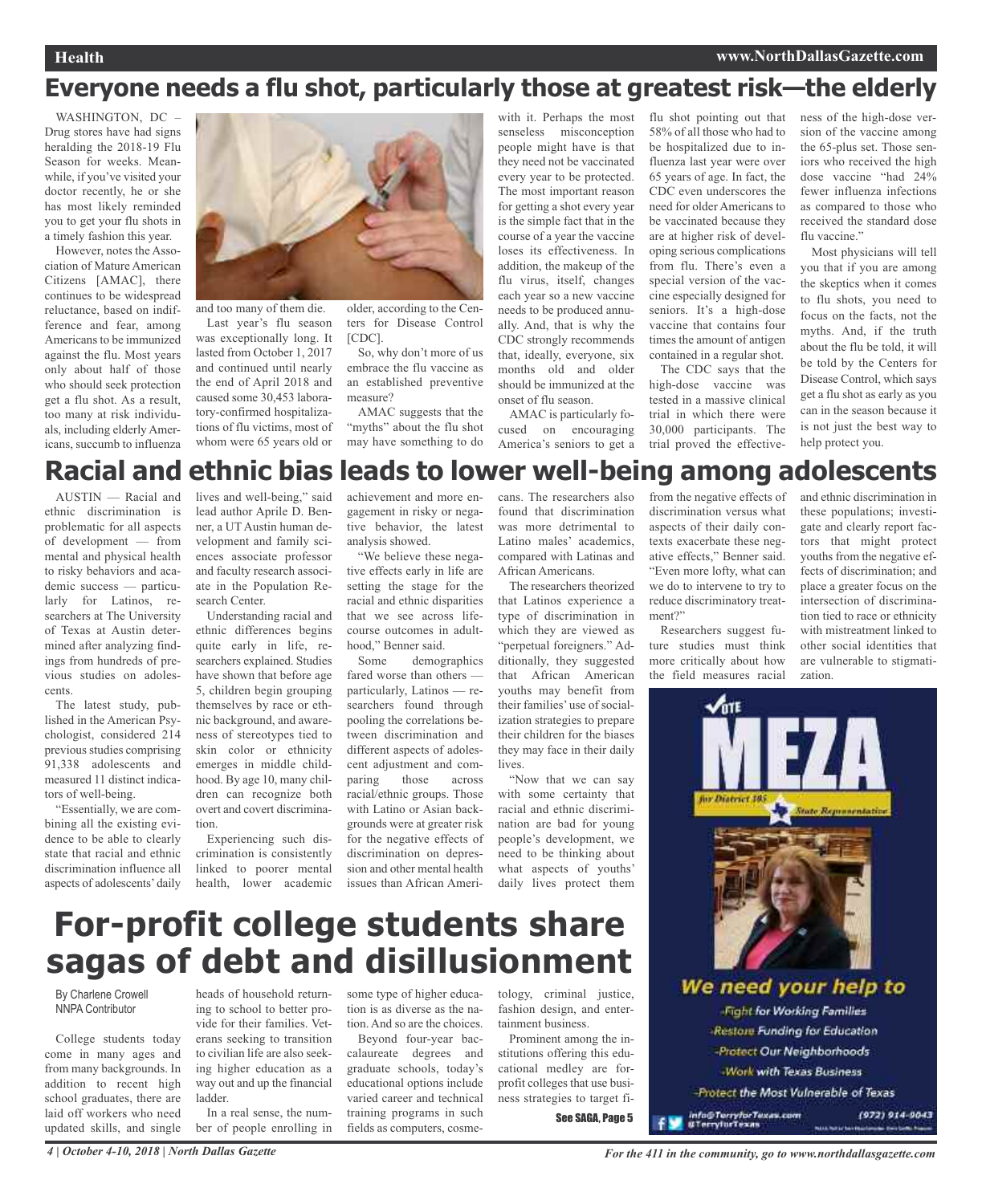# **Obama endorses Texas Representative Eric Johnson**

The 44th President of the United States, Barack Obama, has endorsed State Representative Eric Johnson (D-Dallas) for re-election to the Texas House of Representatives. Representative Johnson is one of only eleven candidates in Texas who have been endorsed by the former President and is the only current member of the Texas House to have received the endorsement.

Former President Barack



Obama released the following statement earlier this week with the list of en-

"Today, I'm proud to endorse even more Democratic candidates who aren't just running against something, but for something to expand opportunity for all of us and to restore dignity, honor, and compassion to public service. They deserve your vote," stated President Obama.

Representative Johnson released the following message to his supporters on Monday in response to receiving the endorsement:

"It is an honor to be one of a select few Texas candidates to have received this endorsement. I appreciate your support over the past eight years, and I am especially proud today that our hard work and commitment to progressive values has garnered the attention of such an inspirational, oncein-a-generation leader as President Barack Obama," stated Representative Johnson.

Representative Eric John-

son is running to represent District 100 in the Texas House of Representatives. He has represented the district since 2010 and currently serves on the following prominent committees: he is Vice Chair of the House Committee on Redistricting, a member of the House Committee on Ways and Means, a member of the House Committee on Investments and Financial Services, and a member of the House Select Commit-

nance their educations at one of 25 for-profit institutions within the last 10 years. Nationally-known schools such as the University of Phoenix, Kaplan and Strayer University were

Against this backdrop, several participants noted the frequent commercials that initially sparked their interest. Meet Eric, who learned of the University of Phoenix from a commercial he saw on television.

With commercials targeting specific demographics and aggressive recruitment, most former students had

represented.

tee on State and Federal Power and Responsibility. Over the course of his legislative career, he has served on seventeen different committees and has held four vice chairmanships.

Representative Johnson is currently running to become Speaker of the Texas House of Representatives. He is the only Democratic candidate for Speaker and if elected, he will be the first African American Speaker in Texas history.

instruction would be, and even noted how some were encouraged to borrow funds beyond what was needed.

According to Robin Howarth, a CRL Senior Researcher and lead author of the report, "These institutions are exploiting the ambitions of students, pushing them into unmanageable loans, and leaving them with little but inescapable debt."

*CharleneCrowellistheCenter for Responsible Lending's Communications Deputy Director. She can be reached at Charlene.crowell@responsiblelending.org.*

dorsed candidates: **SAGA,** continued from Page <sup>4</sup>

nancially vulnerable consumers, then complete enrollment as quickly as possible. These institutions even encourage debt beyond what is needed to pay tuition and fees.

A new report released by the Center for Responsible Lending (CRL) analyzes how for-profit students who sought educational training to improve their lives wound up in worse financial circumstances after enrollment. For-profit colleges were found to be twin traps of poor outcomes and costly debts that together often lead to loan defaults.

This finding is consistent with nationwide statistics on for-profit borrowers. Across the nation, for-profit college loan defaults occur at a rate three times that of students enrolled at either public or private institutions offering four-year and/or two-year studies.

Closely tied to this nationwide trend of more frequent for-profit loan defaults is the low number of graduates. Nationwide, fewer than 30 percent of for-profit students graduate six years following their enrollment in two or four-year curricula.

Debt and Disillusionment: Stories of Former For-Profit College Students, shares the stories of these former students as told in a nine-part focus group series. During these sessions, the former students candidly reflect upon their decisions, experiences, and ways to keep going at this thing called life.

Metro Orlando, Florida became the study locale due to both its racial and ethnic diversity, as well as its dense concentration of forprofit institutions. Compared to other states, Florida also has one of the highest loan default rates in The Sunshine State is

the nation.

also distinguished by its welcoming for-profit college climate:

A legislature that passed at least 15 state laws friendly to for-profit colleges;

A state Commission for Independent Education that employs multiple for-profit college executives; and

An attorney general who over a five-year period did little to investigate thousands of student loan complaints against the for-profit college industry.

All study participants borrowed large loans to fi-

# **CANNON,** continued from Page <sup>1</sup>

a Republican and Libertarian in the general election.

She is rather complimentary of Libertarian candidate Alberto Perez, who has experience working in education and sports coaching.

"I wouldn't marginalize or diminish anything that anyone has ever done,' Cannon said. "But I think I've been around longer. I have a lot of energy, and most importantly, I'm a listener. I've been out in the community, and when nobody was looking I did the work to help people out. The things we face in Dallas County; we really do not need a neophyte."

Her Republican challenger isJ.J. Koch, an attorney with experience in private practice and as a prosecutor. He also serves as an attorney for the Dallas Fraternal Order of Police. She's not quite as reserved when it comes to this opponent.

"He's been called a 'hothead' and a 'loose cannon," Cannon said. "He's very far right wing and his views are very myopic. If he gets on (the commissioners court) he's just going to be combative and fight with the other commissioners."

Cannon said Koch's views on issues such as Confederate statues and support of Trump's immigration policies should be a concern for all voters in District 2. Temperament is a big issue, and one where she sees herself with a clear advantage over her GOP rival. She has also received some encouragement from Republicans who have concerns over the candidate who won the hotly-



*Wini Cannon (at left) has plenty of doors to knock on if she wants to win as a Democrat in District 2 of the Dallas County Commissioners Court. (Courtesy photo)*

contested GOP primary for the position, and says in the end party shouldn't be that important when it comes time to vote.

"What we should be concerned about is how are we going to collect all this money, and how are we

going to spend it for all the people," Cannon said.

The vote for Dallas County Commissioners, District 2 will be part of the Nov. 6 ballot. Early voting begins on Oct. 22 and runs until Nov. 2. The deadline for registeing to vote is Oct.9.



*October 4-10, 2018 | North Dallas Gazette | 5*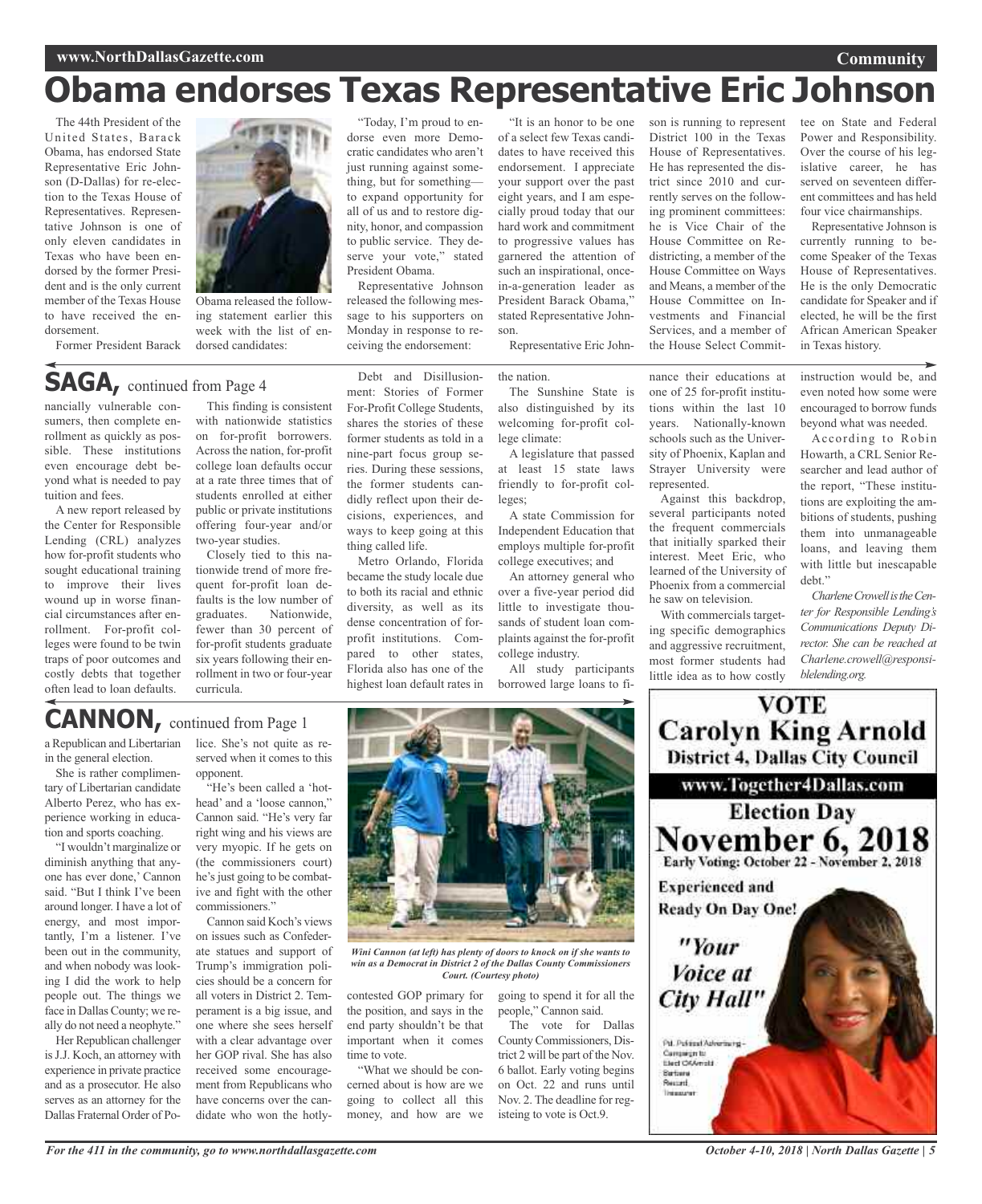# **College Day, Night motivate future readiness**

By Caren Rodriguez Garland ISD

Garland ISD students and staff celebrated a bright future during College Day and Night Sept. 18. The annual event kicked off with students of all ages showing their college spirit with style.

"Ms. Ours' [first-grade] class rocked their college shirts for GISD College Day," tweeted Steadham Elementary School. "We want



our kids to be college and career ready." Students continued

preparing for post-high school life during College Night at the Curtis Culwell

Center. More than 2,200 attended the affair, meeting with representatives from more than 130 institutions of higher learning.

*Debbie Haley / Garland ISD* "College Night provides an opportunity for students and parents to talk face-toface with college recruiters from all over the country," said Director of Guidance Debbie and Counseling Ruby Armstrong.

"They have a chance to learn about colleges that may not have been on their

radar and learn about the many opportunities available to them," added Coordinator of Guidance and Counseling Debbie Lee. "Not all students can travel to make college visits, so we bring the colleges to them!"

Attendees met with a variety of entities, including everything from Penn State University to Eastfield Community College to Escoffier School of Culinary Arts to West Point.

All Dallas ISD high

Louisa Meyer, the

In addition to exploring opportunities, families also received valuable information regarding scholarships, the college application process, career paths and the PSAT.

And, some college-bound students took advantage of a new perk—on-site meningitis shots.

See highlights of College Day and Night 2018 in the photo slideshow included and on GRS-TV's YouTube channel.

"Dallas ISD is extremely fortunate to have strong partnerships with organizations such as Graduate Together to help us build a community of schools that sets high expectations for students and works hand-inhand to help our students realize their fullest potential," Dallas ISD Deputy Chief

## **Graduate Together: Fifth-graders visit their future high schools**

North Dallas High School senior Heath Waffer still remembers his first day as a freshman.

He'd never visited a high school before, so he thought it was "some big scary place." He was notably terrified the first time he walked through the front door.

Today, Waffer is a top student, involved in extracurricular activities, and loves high school. And on Sept. 14, Waffer served as a student greeter to North Dallas High School as part



of the Graduate Together Initiative.

"It's important to have and see that high school is a days like this where younger students can come

fun experience to look forward to and be excited about, not something to

## **Barbara Bush Foundation For Family Literacy announces essay contest for North Texas students in grades 2-5**

Parents and teachers, here's a chance for students to be a part of the 17th annual Dallas/Fort Worth Celebration of Reading, which is presented by the Barbara Bush Foundation for Family Literacy. Each year, the Foundation hosts an essay contest to share the joy of reading and showcase the writing talents of North Texas students.

The contest is open to students in grades 2-5 from Dallas/Fort Worth-area schools (Collin, Dallas, Denton, Ellis, Hood, Hunt, Johnson, Kaufman, Parker, Rockwall, Somervell, Tarrant and Wise counties). The deadline for entries is Tuesday, Oct. 9.

To enter the contest, young authors are asked to write an essay responding

to the following prompt: Former first lady Barbara Bush once said, "Reading opens the world to me and keeps me open to the world." Write a story about a book that has helped open the world to you. For example, has a book helped you experience a new place, explore a different way of life, or discover a new interest? Share about what you learned and how the book changed your outlook. The contest winners will

be accompanied by their parents and teachers to a special VIP breakfast held at AT&T Stadium – generously provided by the Gene and Jerry Jones Family – with guest author Michelle Staubach Grimes on Tuesday, Nov. 6. Grimes is the author of two acclaimed

children's books: Where is Pidge? and Pidge Takes the Stage.

Contest winners will receive certificates recognizing their achievements, special prizes and books signed by Grimes. The students will be Grimes' guests at the celebration breakfast and will have the opportunity to visit with the author and share their winning submissions. Also attending will be Brill Garrett, wife of Dallas Cowboys Head Coach Jason Garrett and a passionate advocate for making a difference in the lives of children, who is serving as event chair. Former First Lady Laura Bush is the honorary chair.

A panel of education and community leaders will assist in reading and judging

entries. Twelve winners will be selected – three winners from each of the four grades. Winners will be notified by Thursday, Oct. 18, and their names will be posted on the Foundation's website.

The essays should be no longer than 500 words and must be written legibly or typed. Only one entry per individual is permitted. All entries must be original work written by the contest participants; copyrighted material or images are not allowed.

Entries may be submitted to contest@barbarabush.org and must include an official entry form, found here or at barbarabush.org/dallascelebrationcontest. Other spe-

See ESSAY, Page 12

 $\frac{1}{2}$  gether.org, partnered with "The Graduate Together Dallas ISD to ensure that all campaign promotes feeder fifth-graders receive shirts pattern pride and sets exwith their high school gradpectations for students to uation year, high school graduate from high school mascot, and middle school. and college." ni Cannon **Democratic Candidate for Dallas County** 

Brian Lusk said.

Commissioner, District 2

Wini Cannon is the principal at the Cannon Law Group PLLC, former Assecurity Mentioned Induction the City of Dallas, and dedicated public servant framing for Commissioner District 2. Wini surgeorts nood novemance. She isfiscally responsible and creatively resourceful. Her opptunch to the County. budget in to identify revenue growth opportunities to increase the Councy. Bodget without resorting to mising taxes. She will week dilinearly to make Dallas County befur by providing cennomic opportunities for individuals and small businesses, promoting criminal justice ruform, and strengthening our support for schools and adult job training programs.

Pelatical Adv. Pacif by Company to Libert Wey Cannot, Junior Schwarz, Treasurer



*For the 411 in the community, go to www.northdallasgazette.com*

Learn more www.winicanwin.com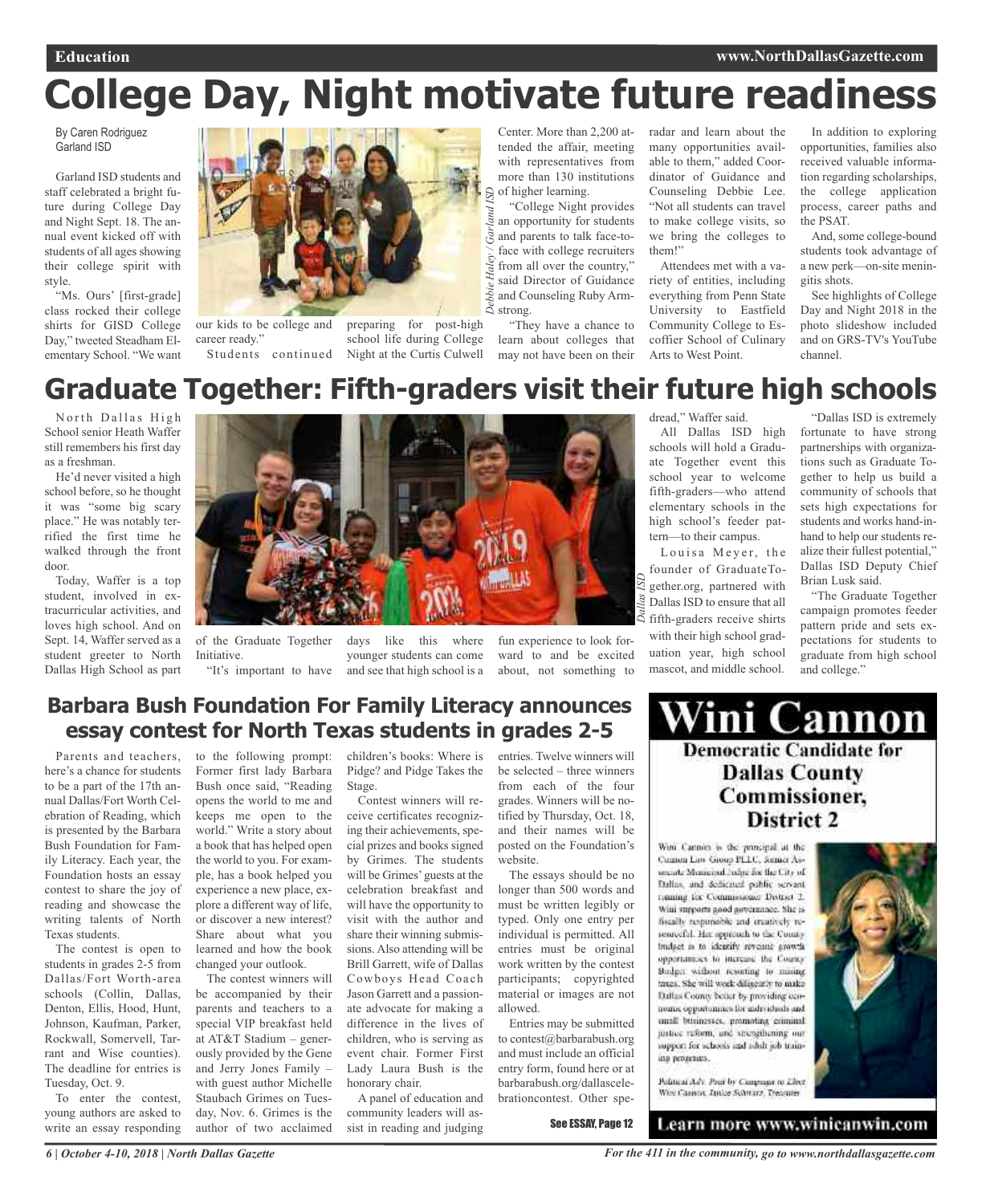# Prepare<br>Prosper

## Part 4: Get smarter about credit

Today, most people carry some amount of debt. This may include student loans, personal loans, or credit card bills. And sometimes it may be challenging to prioritize these debts over other everyday expenses. But making a plan to manage your payments and balances can help. These nine tips may help you prepare to take small steps to managing your debt and improving your credit.

#### $I$  Always pay on time.

If you've missed a payment, pay as soon possible<br>because your payment history makes up 35% of your credit score.

## **Know your limits**

Being close to ar maxing out your credit limits may negatively impact your credit score, so try to keep your balance on revolving lines under 30% of your limit.

#### Qualify for lower rates

See if you qualify for lower rates on your current debts, especially if your credit has improved or if interest rates have dropped since you originally applied.

#### Monitor your credit regularly,

Review your credit reports regularly to make sure they are accurate, and look for amas where you can improve.

#### Xnow your debt-to-income (Off) ratio

London look at the amount of debt you have compared to your monthly income when extending new credit, so it's a good idea to keep your Diffratio under 35%.

## Think before closing accounts

Consider keeping accounts open if they have a good payment history as closing them may<br>lower your available credit and could hurt your credit roore.

3 Pay more than the minimum

Trying to pay more than what's due will help you pay down debt faster, save on interest expense. and may improve your credit score.

#### C Take on new debt only when needed

Having too many accounts with balances can lower your credit score and may become difficult to manage.

#### 9 Build an emergency fund

Having funds set aside in a savings account can help you to avoid using credit cards for unexpected expenses.

Getting smarter about your credit by taking charge of your debt can make all the difference when it comes to preparing for long-term financial success. You can explore credit basics and different ways to manage your debt at wellsfargo.com/smartercredit.

@ 2018 We b Fargo Bank N.A. All rights reserved. Member FDIC.



WELLS

FARGO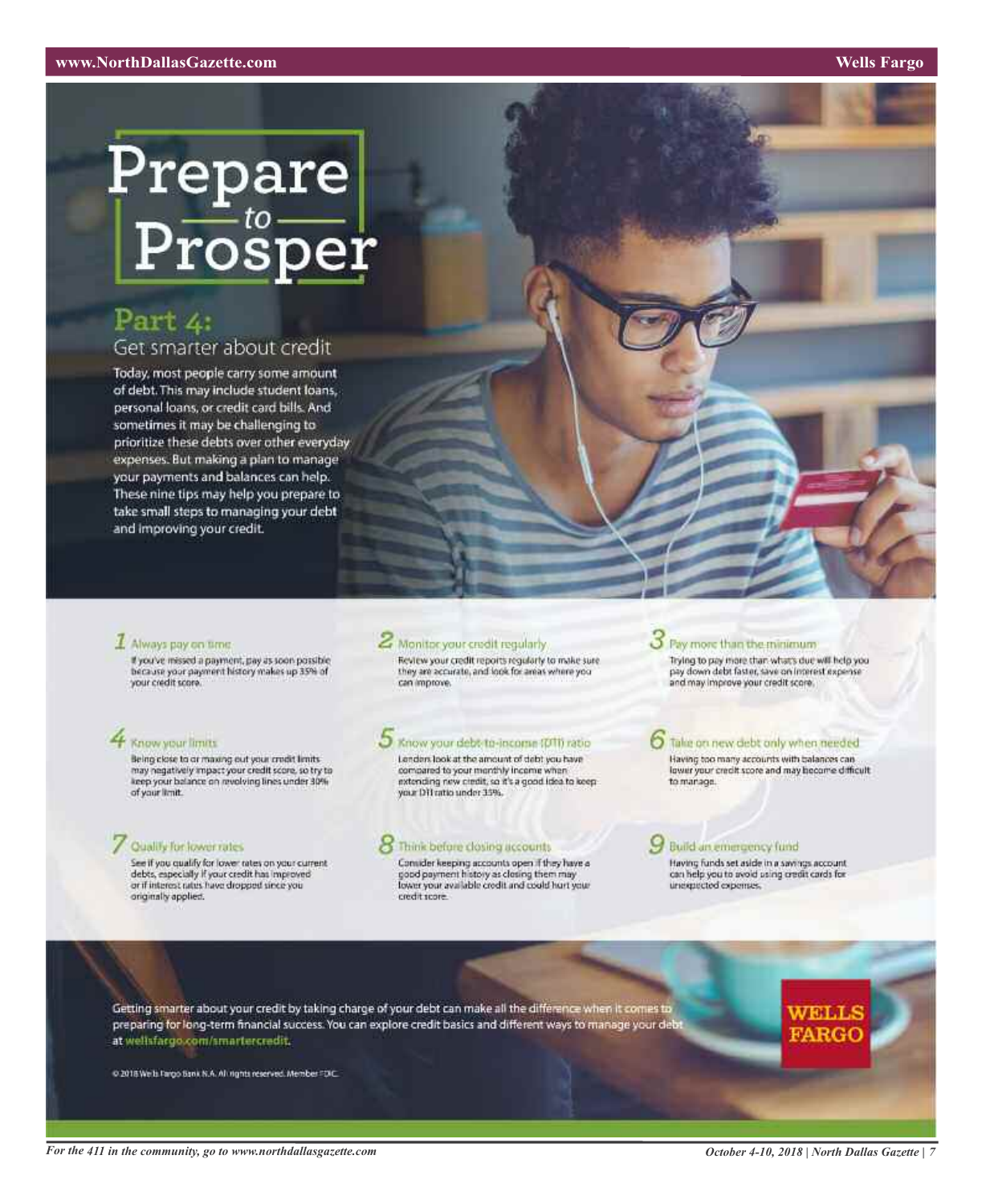#### **www.NorthDallasGazette.com**

#### **City Briefs**

## **Dallas**

DCCCD colleges will observe **Hispanic Heritage Month** by hosting events at all of their colleges. There will be a documentary showing "The Black Roots of Salsa: The Emancipation of Cuban Rumba," on Oct. 11 at 12:30 p.m. in rooms W-181/183 at Mountain View College, in Dallas. For more information, contact AliceRiosShaw@dcccd.edu .

Motivational speaker **A. C. Cristales**, former educator and co-author of "The School of Hard Knocks: 10 Lessons to Help You Succeed in Life, will visit the campus from 11 a.m. to 1 p.m. in in SH118 (Sabine Hall) at Richland College, in Dallas. For more information, contact Kstorms@dcccd.edu.

The **Candidates Forum** will be held on Oct 16 6:30 p.m. to 8:30 p.m. at Hamilton Park United Methodist Church Life Center, in Dallas.Attendees will be able to hear from all representing

parties. This would include U.S. Senate, U.S. Representative Districts 3, 24, 32, Texas Governor, Texas Lt. Governor, Texas Attorney General, Dallas County District Attorney, State Senator Districts 8, 16, State Rep. Districts 66, 67, 70, 89, 102, 103, 107, 112, 113, 11, and State Board of Education, District 12. For more information, please contact dfwforum2018@gmail.com or 214.452.7835.

## **Lancaster**

The **26th annual Community Appreciation Day** on Oct 6. from 10 a.m. to 1 p.m. at Lancaster Recreation Center, in Lancaster. This event will be hosted by Congresswoman Eddie Bernice Johnson.There will be music, live performances, entertainment, food and drink, health screenings, kid's activities, and more. This event is free to the public.

### **Richardson**

#### The **State of the District** will be held on Oct. 12 from

11 a.m. to 1 p.m. at NOAH'S Event Venue, in Richardson. This event will feature RISD Superintendent Dr. Jeannie Stone and PISD Superintendent Sara Bonse. Be sure to pre-register before Oct 10 at 5 pm. Walk-ins may register at the door based on availability. Tickets are \$38 for members, and \$55 for non-members. For more information contact Mallory Crumb at 972-792-2820 for questions or to purchase tickets.

The **Health & Wellness Expo** will be held on Oct 12 from 11 a.m. to 4 p.m. at Richardson Civic Center, in Richardson. Join the Richardson Civic Center for an afternoon of exploring local health options. Attendees will be able to find local doctor, dentist, dietitian, or gym, weight, body massindex, and blood pressure screenings. Healthy snacks will be available. The event is open to the public and free to attend. For more information contact Bonnie Perry 972-792- 2831.

## **Southern Dallas Districts 3 and 4 residents turn out for National Night Out**

By Cormeshia Batty *NDG* Special Contributor

Southern Dallas District 3 and District 4 celebrated together at Glendale Park for the 35th Annual National Night Out on Tuesday, Oct. 2. The annual communitybuilding campaign, National Night Out promotes a combination of police-community partnerships and neighborhood camaraderie to provide more caring places to live and safer neighborhoods. National Night Out is celebrated across thousands of communities from all fifty states, U.S. territories, and military bases worldwide. Neighborhoods host block parties, festivals, parades, cookouts and various other community events with safety demonstrations, seminars, youth events, visits from emergency personnel, exhibits and much, much



*Dallas City Councilman Casey Thomas and Dallas Police Chief Renee Hall celebrated National Night Out with residents of District 3 and District 4 at National Night Out on Oct. 2, 2018 (Image: Cormeshia Batty / NDG)*

#### more.

"National Night Out is a night for neighbors to get to know each other. For all of the different departments of the city/county to come out and to meet each other in a very family friendly, social environment, but, the main thing about National Night Out, is it's an opportunity

for residents to meet their representatives. It's an opportunity for them to meet the staff of the city that's out working for them each and every day, that's what tonight is all about," explained Dallas City Council's Vice-Chair of Econom-

See NNO, Page 12



Y0070 WCM 588E FINALII M CMS Accepted 08272018

NAPA(CAFIY)2636E\_0000 o WellCare 2018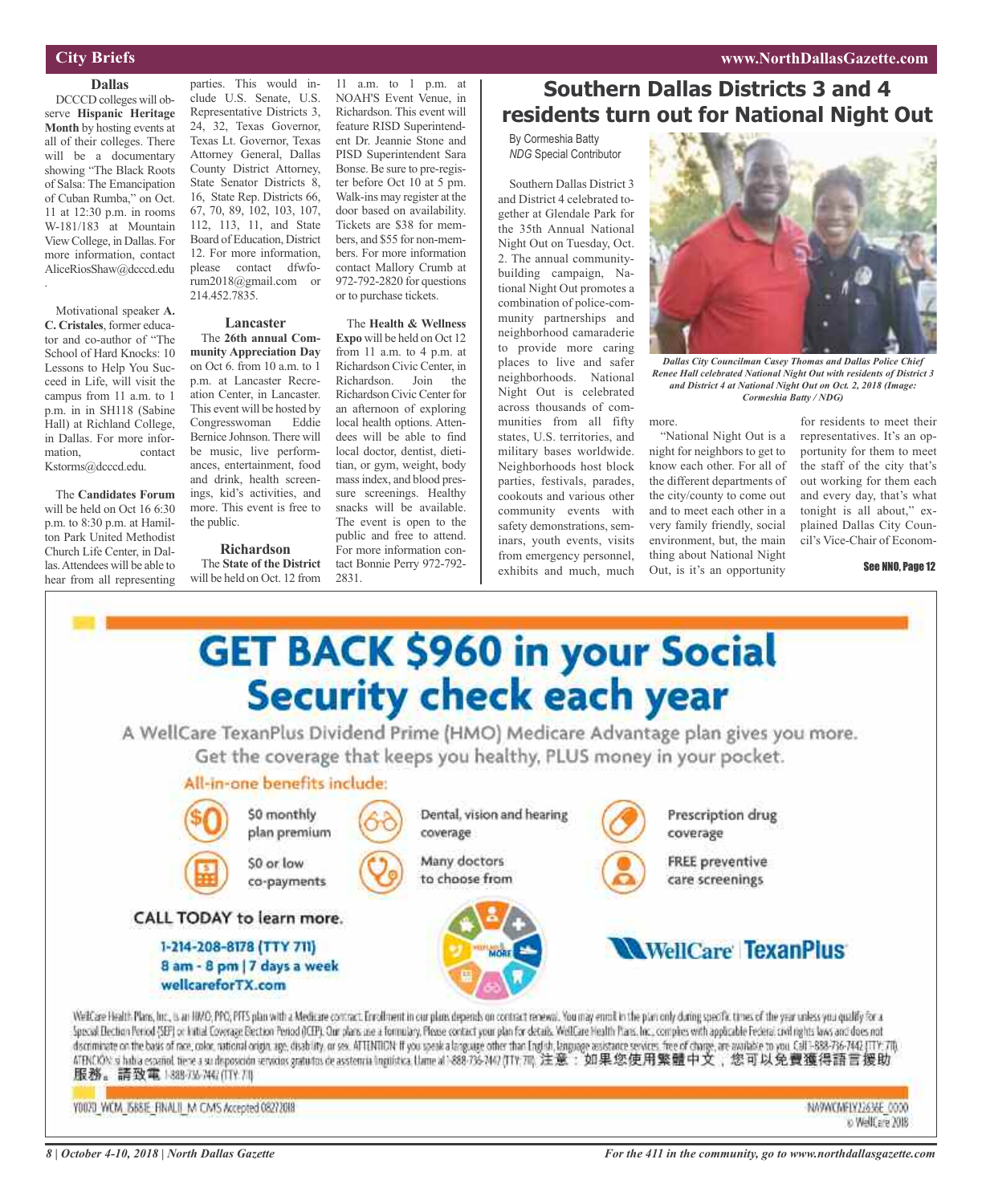# **Dallas Cowboys offense rediscovers Ezekiel Elliott**

By Dwain Price *NDG* Sports

ARLINGTON – Because the Dallas Cowboys added a few much-needed wrinkles to their offensive attack Sunday afternoon against Detroit, they were able to iron out some things that enabled them to get out ofAT&T Stadium with a hard-fought 26- 24 victory over the Lions.

Bogged down on offense while collectively scoring an anemic 41 points in their first three games, the Cowboys pried their offensive playbook against the Lions wide open. That novel concept included Ezekiel Elliott running the football an inordinate amount of times and Ezekiel Elliott catching the football – for him – an inordinate amount of times.

The lethal combination of Elliott running and catching the ball, along with a pressure-packed 38-yard field goal by rookie Brett Maher as time expired, helped the Cowboys square their record at 2-2.

Elliott rushed 25 times for 152 yards and had four receptions for an additional 88 yards and a touchdown. Thus, he is the first player since Oakland's Michael Bush on Nov. 10, 2011, to rush for at least 150 yards and have at least 80 reception yards in the same game.

Elliott's biggest catch occurred with 1:23 remaining



in the game when he hauled in a 34-yard over-the-shoulder catch on a nicely thrown pass from quarterback Dak Prescott that carried to the Detroit 25-yard line.

"It was just a big-time play," coach Jason Garrett said. "Dak liked what he saw from the coverage, Zeke did a great job on the route. A big-time throw.

"Talk about a nut-cuttin' time throw. Critical situation to make that throw, and for Zeke to be able to finish and put us in position for the game-winner was big-time."

Now, about those wrinkles offensive coordinator Scott Linehan installed for the game? They obviously worked as the Cowboys piled up 183 yards rushing and Prescott passed for 255 yards and a pair of touchdowns against an opportunistic Detroit team that

beat New England, 26-10, last week while holding Patriots quarterback Tom Brady to just 133 yards passing.

"Can I tell you what the wrinkles are?," Garrett asked. "Yeah, I'm probably not going to go into much detail on the wrinkles that we use throughout our team, but certainly we try to attack the defense several different ways.

"Throughout the week we'll have a plan that tries to get everyone involved. We want to be a team that's balanced offensively — run and pass. I thought we achieved that (Sunday) and we do those things a lot of different ways."

Overall, the 240 total yards Elliott accumulated from scrimmage were a career for him. Afterward, he expressed the need to get the

ball more, but the toll that it took on his body.

"I'm beat up," said Elliott, who had a 38-yard TD reception against the Lions. "I was already sore in the first quarter. I knew what type of game it was going to be."

Elliott and his teammates also knew they could ill-afford to lose this game and fall to 1-3 going into Sunday's 7:20 p.m. kickoff on the road against the Houston Texans. *Keith Allison / Flickr*

"We needed (this win)," Elliott said. "Probably the most important one of the season.

"Just kind of getting back on track after a slow start."

The win marked the first time this season and just the third time in the last 12 contests that Prescott has passed for at least 200 yards in a game. But he pushed aside thoughts of this being some sort of confidence builder.

"I know what I can do and I know what kind of player I am, and I never waiver and I'm never going to get down on myself," Prescott said.

"All of us have good days and bad days, and if all of us were judged by our bad days and our jobs, we'd all be in trouble."

Asfar asthe new wrinkles that gave him more options to operate with, Prescott said: "It doesn't matter what plays coach Linehan calls. It's on us to execute.

"We just did a better job (Sunday) executing than we have these three games before."

Maher also did a good job executing in the clutch on a night when fans were probably thinking of former kicker Dan Bailey, who was surprisingly released prior to this season. With the game – and possibly the season – on the line, Maher squared up and promptly drilled the game-winner through the center of the uprights as mayhem ensued on the field.

Overall, Maher was 4-of-4 on field goal kicks and appeared oblivious to the pressure attached to a kick with the game's final outcome at stake.

"It was a big kick for me, but again, like I said when I first got the job here, the kicks in the first quarter, second quarter, third quarter, are equally asimportant because we need those points," Maher said. "Every time I step on the field I think I'm going to make it.

"It's definitely nice to be able to come through in moments like that, because I understand that it gets viewed differently than a kick in the first quarter."

For the Cowboys, it also was nice they were able to use Elliott early and often. Critics know a player of his ilk needs an inordinate amount of touches.

"Anyway you got him the ball, anyway he got the ball he was dominating the game and setting the tone," Prescott said. "From the screen to the check bounds to the last play right there.

"He just showed how physical he was in the run game, and it was just a dominating performance for him."



#### The Dallas Chamber piece. Our Hospitality, di-'We are excited to start **DCS presents Our Hospitality**

Symphony will open its season with Buster Keaton's groundbreaking 1923 comedy, *Our Hospitality*, a classic which helped pave the way for cinematic comedy – merging the physical gags Buster Keaton became famous for with a dramatic storyline. Known for its attention to period detail, Roger Ebert proclaimed the film Keaton's first masterrected by Buster Keaton and John G. Blystone, is 74 minutes in length and appropriate for all audiences.

The live orchestra, led by Artistic Director and Conductor Richard McKay, will bring this tale of star-crossed lovers and family feud to life with the world premiere of a score by Scott Glasgow, who will also be in attendance on Oct. 13 at 8 p.m.

**Enter to Win!**

**Ticket Giveaway**

our new season with a fun and entertaining performance," says McKay. "The world premiere of Glasgow's score to *Our Hospitality* will have the audience engaged and laughing from beginning to end."

For tickets and schedule info visit: https://www.dcsymphony.org/concert-tickets/season-schedule/our-hospitality.

*NDG Entertainment Ticket Giveaway!!! Visit us on Facebook to win tickets to the the hottest events in Dallas/Fort Worth!!!!*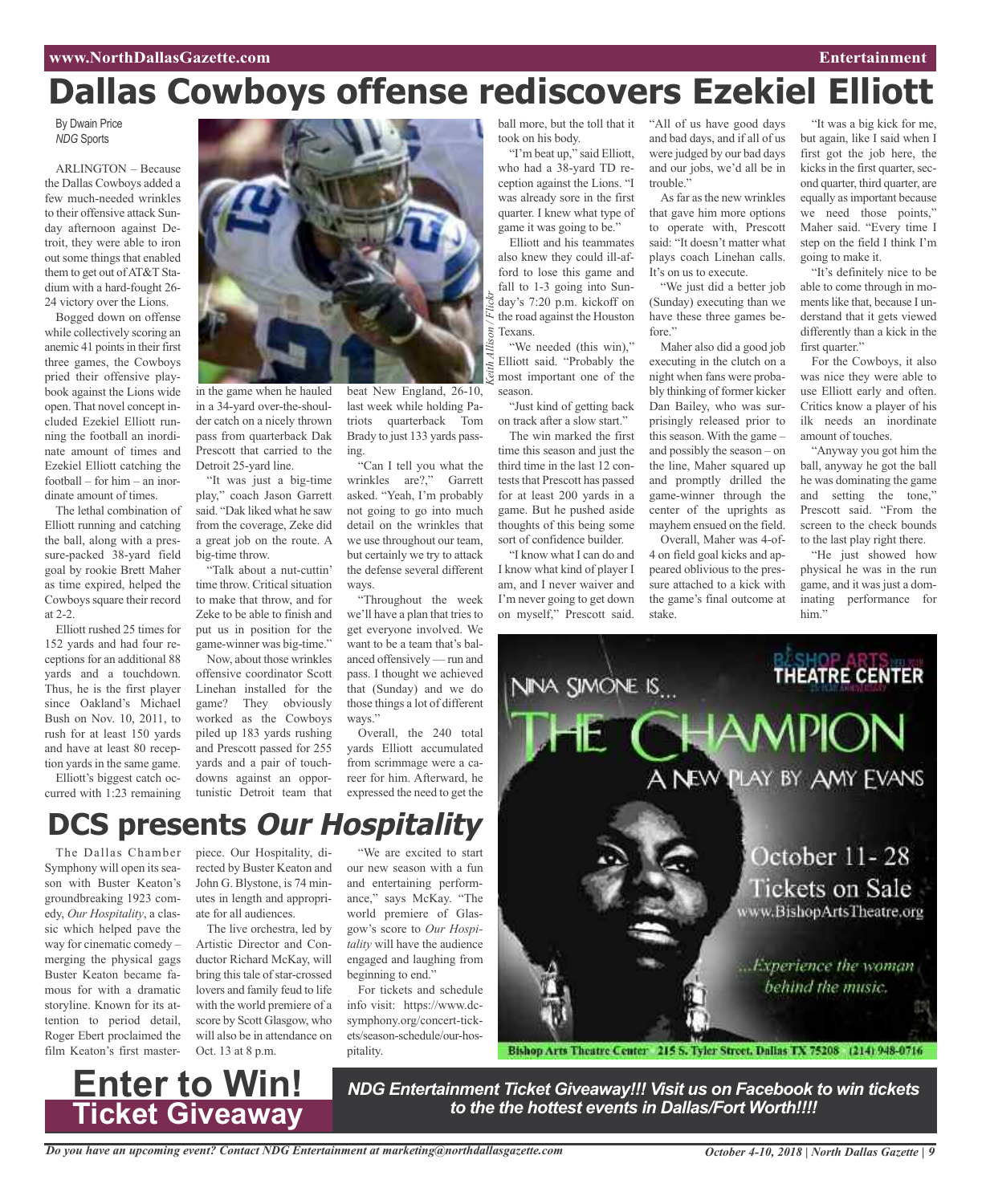# **Automakers focusing on driving experience and social awareness at State Fair of Texas**

By David Wilfong *NDG* Contributing Writer

The State Fair of Texas in underway, and since 1913 one of the biggest draws is the Texas Auto Show. Manufacturers from all over the world descend on Dallas for the event as the Texas market is pivotal for the product.

While Marcus Umlauff, Toyota's general manager of product planning and strategy, did take a moment to highlight the Corolla's being named "Compact Car of the Year" at the Texas Auto Roundup; trucks and SUVs are the star of the show at the State Fair of Texas.

For obvious reasons, customers in the Lone Star State play a larger-than-normal role in the direction of this particular segment of



*The State Fair of Texas is a prime event for unveiling new truck lines, like the Chevy Colorado ZR2 Bison being introduced by Chevy executive Sandor Piszar on Media Day at the Texas Auto Show. (Photo: David Wilfong / NDG)*

the auto industry.

*NORLD PREMIERE* 

Ford's SUV marketing manager, Craig Patterson, illustrated the impact succinctly.

"Twenty-five percent of all Expeditions sold in the U.S. are sold in Texas," Patterson said. "The next two

states aren't even close."

All automakers do their best to cater to the Texas market. As one example, Kia Motors unveiled a new Bespoke Telluride model created in collaboration with

See AUTO, Page 11



Will help eliminate pet overpopulation through subsidized spay/neuter services, while empowering communities to care responsibly for dogs and cuts

As the Largest provider in North Texas, we are the Spay/Neuter Specialists We seek to serve Pet Owners who are low-income

#### **SPAY/NEUTER, VACCINATE & MICROCHIP** Dogs and Cats in the Southern Sector of Dallas **For FREE**



**Schedule Surgery** online at spaynenternet.org OR

by calling 972-472-3500 walk-in clinic located at: 2223 S Buckner Blvd #203. Dallas, TX 75227

#### **AREAS SERVED:**

75116, 75134, 75203, 75207, 75208, 75210, 75211, 75212, 75215, 75216, 75217, 75223, 75224, 75226, 75227, 75228, 75232, 75233, 75236, 75237, 75241, 75249, 75253

clapted for the store by Kary T<sub>i</sub>m, before Cultury for and Robye Tion.<br>Eased on the boost by Rabert Louis Stevenson



[ALAMO] **NHBOOKS** 

## SEPT. 23 - OCT. 21 Recommended for ages 7 and up

YOUR HELP IS NEEDED TO DECIDE WHO GETS TO TAKE HOME THE GOLD! Jim Hawkins, Ben Gunn, and Long John Silver will do just about anything to be the first to claim the buried treasure. From the moment you enter the theater, you'll find yourself in the middle of the action. Grab your costume and come aboard our ship!

*Do you have an upcoming event? Contact NDG Entertainment at marketing@northdallasgazette.com*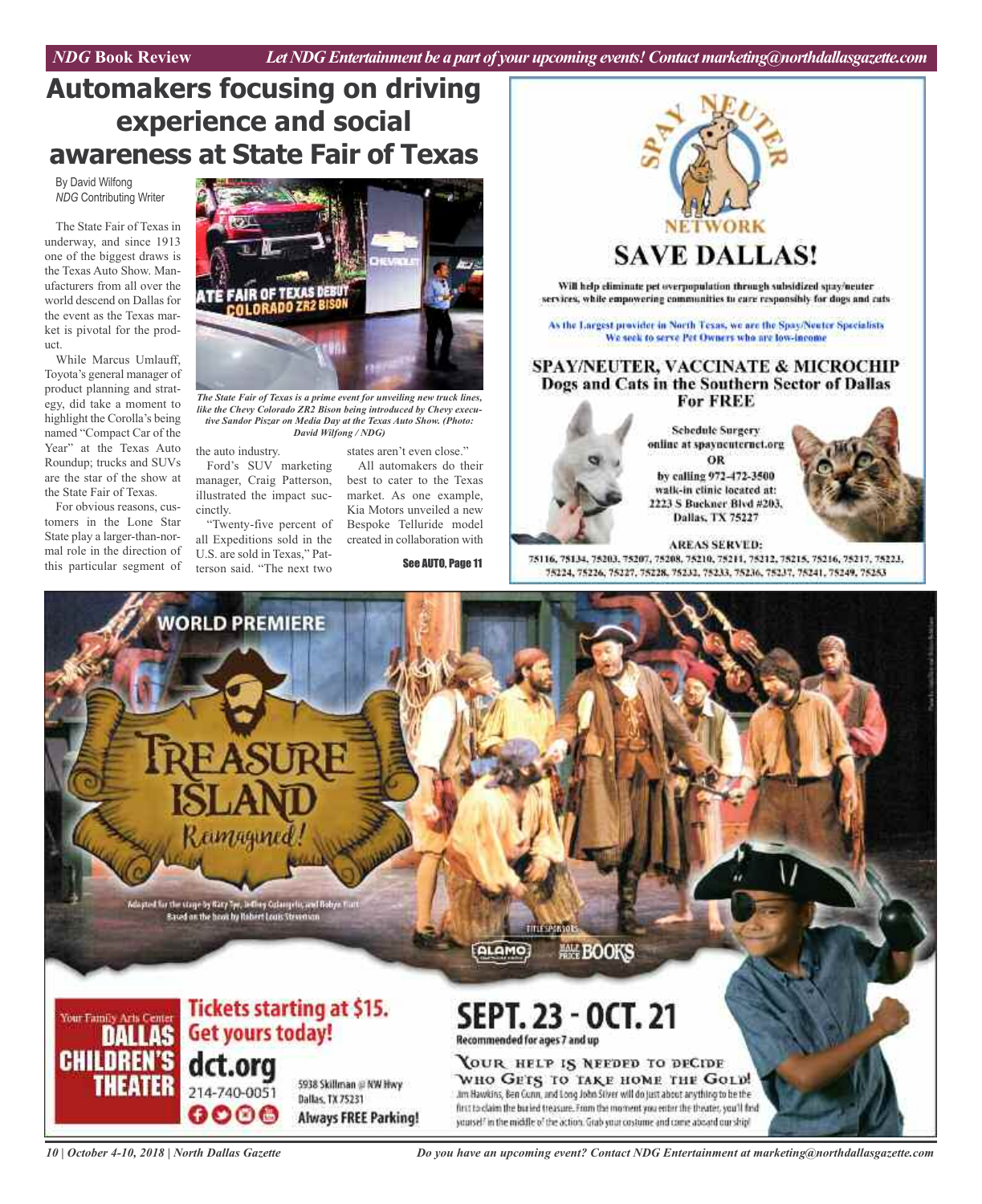## **African Americans believe in the American Dream although their finances are a struggle in reality**

SPRINGFIELD, Mass.-- Most African Americans believe the American Dream means financial security (84 percent), not living paycheck to paycheck (78 percent) and owning a home (77 percent). However, according to the new State of the American Family Study released by Massachusetts Mutual Life Insurance Company (Mass-Mutual), many African Americans lack tangible assets necessary to accomplish those goals currently.

While the American Dream is still attainable, the survey calls attention to high debt, low savings and a lower likelihood of wide financial product ownership

amongst African Americans. Financial disparities and the wealth gap can possibly explain why 31 percent believe it is disappearing.Among the dynamics:

• Outside of retirement accounts, only 37 percent of African Americans own wealth-building products such as stocks and mutual funds

• 35 percent believe they are doing a good job at preparing for retirement

• 33 percent have less than one month of funds saved for a crisis and less than 25 percent have amassed more than six months of emergency savings

The survey also reveals

## **AUTO,** continued from Page <sup>10</sup>

Texas-born fashion designer Brandon Maxwell that features leather accents -- including hood straps -- and other homages to the Lone Star State in its aesthetics. The vehicle made its debut on the fashion runway and is expected to be available in 2020.

But while top speed and trimmings were the talk of the town in the first Texas Auto, the big selling points for the 2019 models are tech improvements and social responsibility.

One by one, auto executives described the dashboards of pickup trucks in terms usually reserved for laptops. Digital apps and Wi-Fi hotspots are being built into the cabs of trucks normally touted for their off-road durability and and agricultural applications.

But environmental consciousness and social responsibility are also big elements of the sales pitches for the new year.

"Everything that's bigger is better in Texas," said Jim Morrison, head of Ram brand for FCA-North America, touting the cargo capacity of his pickup trucks. But he then went on to announce improvements in gas mileage with tweaks in engine design.

Along those lines, Chrysler's Maryann Capo,

senior manager of product management for the Pacifica SUV line, highlighted the Pacifica Hybrid's 30 mile all electric range, for an 82 mpg equivalency, during her time with the media, throwing in the incidental economic advantages as well.

"There's a federal tax credit of \$7,500," Capo reminded reporters. "You guys in Texas have a state tax credit of \$2,500."

the importance of family influences on financial decisions:

• 58 percent are actively involved in educating their children on finances (as compared to 48 percent of Caucasians)

• 40 percent rely on family members for information

• 50 percent include extended family and friends in their definition of family

"The study shows African Americans want to improve their financial situations and are hopeful about the future," said Evan Taylor, African American market director, MassMutual. "At the same time, it sheds light on the financial struggles and in-

Toyota, Chevrolet and Nissan are making big pitches for their civic involvement along with their vehicle lines, seeing this as a a big draw for pickup owners. Chevy's Truck Marketing Director Sandor Piszar noted customer surveys suggesting 89 percent of their truck owners use their vehicles to help others. Both the technical and cultural aspects of the automotive industry are on full display at the Texas Auto Show, running with the

equities that the African American community continues to battle. Those contradictions indicate a need for greater financial education and discipline for the whole family to achieve economic success. In fact, the biggest financial regret expressed by respondents was that they wished they had started saving and investing sooner."

To help bridge the gap, MassMutual has teamed up with Tarra Jackson, who runs the Madam Money blog, to help African Americans improve their finances.Jackson is a personal finance expert,

See DREAM, Page 16

State Fair of Texas, through Oct. 28 at Fair Park in Dallas.

Fair Price Offer For Oil and/or Gas Royalty Small "NET" Revenue Interest

**CASH TODAY!!!** 



**No Matter How Small** 

Fax Information To: 972-509-9058 Call: 972-432-5219 (Leave Message)

Email: inquiries1909@gmail.com

> **Follow Us On** Instagram @northdallasgazette





and Much More! *Following the motto "Everything is Bigger in Texas," Plano-based Toyota of North America apparently won the competition over which* www.PlanoInternationalFestival.org

**J** Plano David curilles

*automaker can stick a pickup truck the highest in the air. (Photo: David Wilfong / NDG)*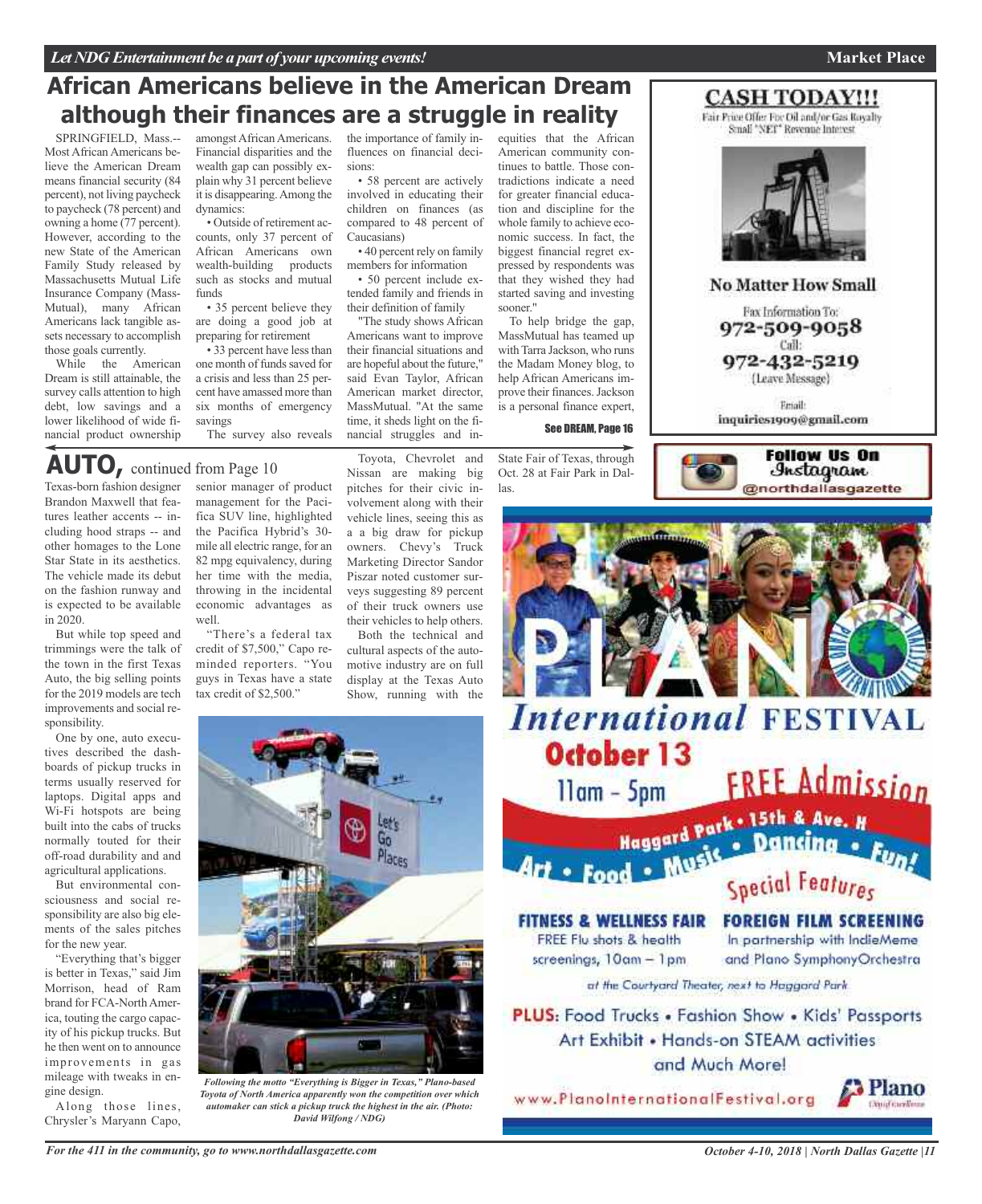## **NNO,** continued from Page <sup>8</sup>

ics, Casey Thomas.

Residents from both districts were invited for the festivities because, "they are just separated, maybe, by a street. District 4 and District 3, share a border, Polk, and Ledbetter. So, they've been knowing each other; they've been working together; socializing together and so we said, 'why not bring them together to celebrate in a familyfriendly environment," Casey, who also serves as Mayor Pro Tem on the council, stated.

Glendale Park, located at 1515 Ledbetter in Dallas, provided a centralized location for the communities to come together. The familystyle community cookout included a live band, DJ and a host of community service and city organizations.

#### **Community Services in Action**

State Representative, Toni Rose shared her view on the importance of the occasion, "National Night out is very important to our communities because it allows them to engage with our public servants and the officers who work in the community. It also gives our members opportunities to come together and provide resources for the community. As you can see, tonight we have the Chief of Police (Renee Hall), the SPCA and Parks & Recreations. It's a night for our communitiesto come together, have a great night and enjoy each other."

The Urban League Community Service Centers, provided families with a variety of resources including fresh fruit, non-perishable foods, beverages, water, baby diapers, baby wipes, and other essentials that promote health and vitality. Other city organizations involved in last night's festivities include Dallas Parks and Recreation, the Dallas Police and their Community Affairs Department, Dallas

and Neuter Network. "When you call 311 they take what's called a Service Request and based on the service request number they assign it to someone, like Code Sanitation depending on whatever the concern is, and they come out to address that concern to the resident's satisfaction –that's the expectation," Thomas stated.

311 Services and the Spay

With both districts experiencing a spike in loose dogs. The Spay Neuter Network was on hand to assist residents with having their pets spayed or neutered and ensuring they're up-to-date on vaccinations.

"They wanted to come out tonight since we were bringing a lot of residents in the neighborhood together to be able to talk to them in a large group. They have a table set up where people can come and sign up, and this is done at absolutely no charge. It's actually ongoing, and it's the law! That's the main thing, it's the law, so the whole point is to do it in a more friendly as opposed to punitive method or way," Thomas said.

The event was an informative and fun experience for adults and children alike.

"I met the Chief of Police, she shook my hand. The food is good, and I'm having a lot of fun," ten-yearold Andrew Nash II confirmed.



*Young pet owners were delighted to discover resources available from the Spay and Neuter Network for their furry family members at Dallas' District 3 and District 4's co-hosted National Night Out festivities. (Image: Cormeshia Batty / NDG)*



# **ESSAY,** continued from Page <sup>6</sup>

cial rules apply (see website for details). For more information about the contest, contact lauren.sproull@barbarabush.org or call 850- 562-5300.

The celebration breakfast is just one facet of the day. A quartet of popular authors with intriguing stories to tell – Michael Connelly, Philipp Meyer, Ellie LeBlond Sosa and Michelle Staubach Grimes – will headline the evening event slated for Tuesday, Nov. 6, from 7- 8:30 p.m. at the Morton H. Meyerson Symphony Center (2301 Flora St., Dallas). Tickets are on sale, and sponsorships are available at barbarabush.org/get-involved/events (see details below). Doors to the Meyerson Symphony Center will open at 6:30 p.m.

The work of the Barbara Bush Foundation is more critical than ever. By 2030, an estimated 1 million Dallas County residents will not be literate in English – limiting opportunities and economic prosperity for families and the entire community. Further illustrating the issue is that approximately 70 percent of lowincome fourth graders in North Texas today cannot

read at grade level. Funds raised from this year's event will support more than 140 family literacy programs and groundbreaking literacy initiatives

throughout the country that provide parents and children – including nearly 5,000 North Texas families – with access to educational opportunities so they can better their own lives and pass these important skills down to the next generation.



District 4 **Better Together** Pol of god by Brasilia 2. Passa Companis. 2004. N. Montrea, Trianginal

WWW.BRANDONJVANCE.COM

*12 | October 4-10, 2018 | North Dallas Gazette*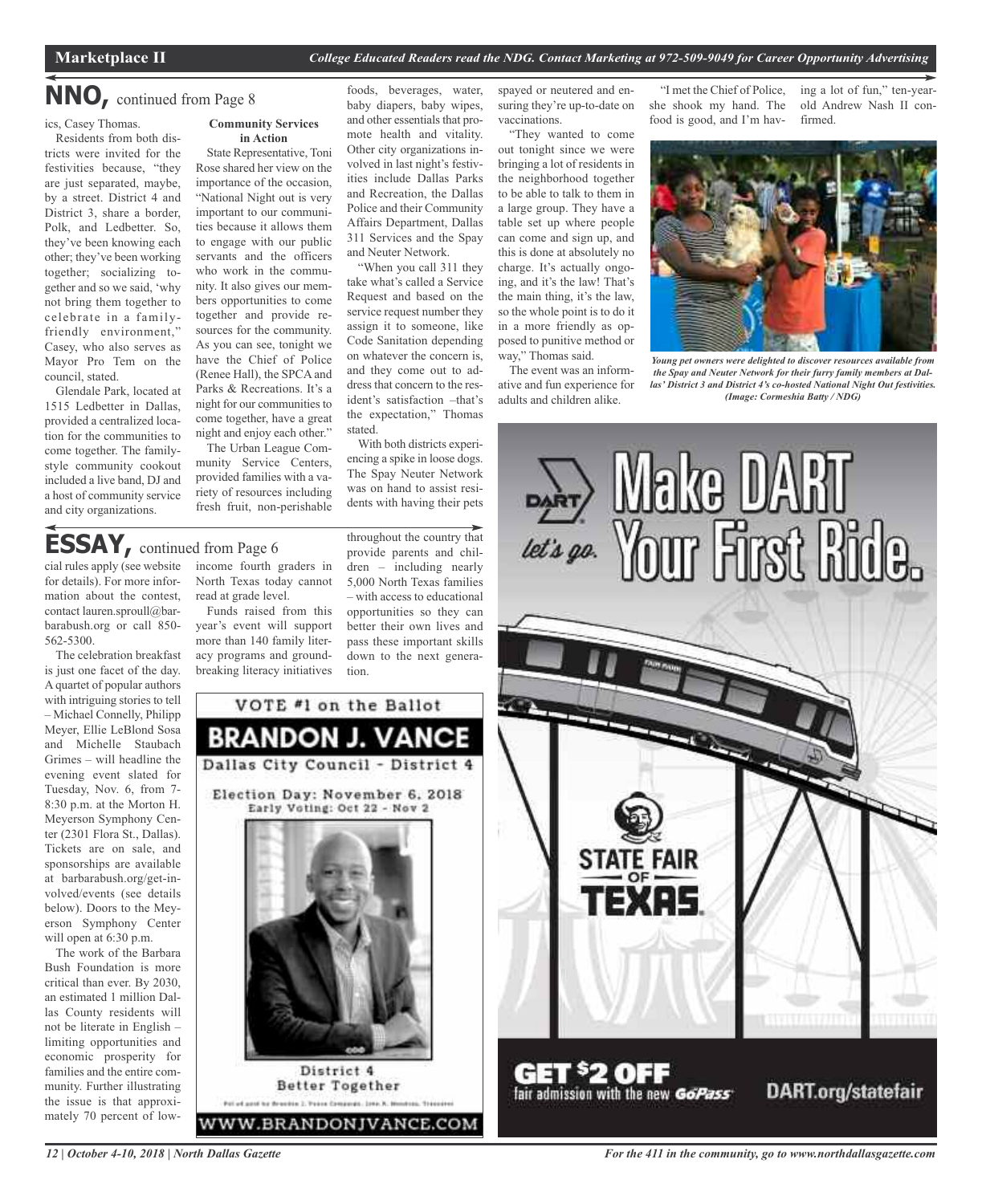Be sure to register at

fessionally and be sure to

#### **Oct 6 Senior Presales Engineer - Online Hiring Event**

The Senior Presales Engineer - Online Hiring Event will be held Oct. 6 online. This event will include all testing required to apply for the role. Upon grading the tests, and if you advance, we will set up an interview with the hiring manager. The Senior Presales Engineer is a technical leader capable of adapting our products and solutions to complex customer environments to facilitate and shorten the sales cycle. The ideal candidate will have a background of working with Chief Software Architects, CTOs, CIOs Technical Management at different sizes of organizations and be able to build trust with them, by engaging in intelligent discussions about developing new technology solutions. To apply or find out more, visit Linkedin.com/jobs.

**Oct 8 MISSION: Ambition Hiring Event**

The MISSION: Ambition Hiring Event will be held on Oct. 8 from 4 p.m. to 7 p.m. at Topgolf, in The Colony. They are looking for the following positions: bar back, bartender, bay host/server, caddie, food runner, guest/golf services associate, cook, dishwasher, facilities/maintenance associate, and porter/ housekeeping/cleaning associate. Must be 16 years or older to attend the event. For more information and to register, visit Linkedin.com/jobs.

**Oct 10 AMLI Residential - Job Fair**

The AMLI Residential - Job Fair will be held on Oct. 10 from 2 p.m. to 6 p.m. at AMLI Dallas Corporate Office, in Addison. AMLI Residential is a leader in sustainable LEED & EN-ERGY STAR certified luxury apartment communities. They have apartment communities in Frisco, Richardson, Dallas, Irving, and Las



Colinas. They are looking to interview candidates for the following positions: Maintenance Technicians - EPA or Type I & II Certified, make Ready/Punch Techs, and Groundskeepers/Custodians.

#### **October 17 Sales and Management Job Fair**

The Dallas Job Fair - Sales and Management, will be held on October 17 starting at 6 p.m. at Hilton Garden Inn, in Irving. They have over 20 years of experience in connecting candidates with hiring managers at companies ranging from small local businesses clear on up to Fortune 500 corporations. They will welcome you with a formal executive presentation in which each

**Services and Construction**

GARLAND

**https://garlandtx.ionwave.net www.garlandpurchasing.com 972-205-2415**

www.tiseopaving.com

in the Metroplex Area

For All Public Works Projects in the Dallas Area.

ment Mechanics

**Equal Opportunity Employer** 

company will introduce itself and the opportunities they offer. You will then be free to meet with hiring managers from each company that has attracted your interest. At the same time, you will be able to network not only with various employers, but also with other sales professionals. Be sure to dress professonal and bring plenty of resumes. For more information and to register online visit jobopenings.monster.com.

#### **Oct. 17 Dallas Job Fair - Sales and Management**

The Dallas Job Fair - Sales and Management will be held on October 17 starting at 6 p.m. at SharpHilton Garden Inn, in Irving. The event will focus specifically on sales, business development, marketing, Customer Service, and retail & sales management jobs, and offer you individual, face-to-face time with hiring managers from a variety of different

companies. For more information visit www.unitedcareerfairs.com.

**Oct. 17 Dallas Career Fair - Sales, Management,**

The Dallas Career Fair-Sales, Management, Business Development will be held on Oct. 17 at 6 p.m. at Hilton Garden Inn, in Las Colinas.

You will first be offered a formal executive presentation in which each company will introduce itself and the opportunities they offer. You will then be free to meet with hiring managers from each company that has attracted your interest. At the same time, you will be able to network not only with various employers but also with other professionals.

plenty of resumes.

**Oct. 25 Live Recruiting/Hiring**

**Business Development**

Wear business professional attire and be sure to bring **Event** las Park Cities, in Dallas. eventbrite.com.Dress pro-

The Live Recruiting/Hiring Event will be held on Oct. 25 from 11 a.m. to 2 p.m. at Magnolia Hotel Dal-

bring plenty of resumes. For more information contact 877-561-5627.



*www.cityofirving.org*

*The City of Irving does not discriminate on the basis of race, sex, religion, age or disability in employment or the provision of services.*

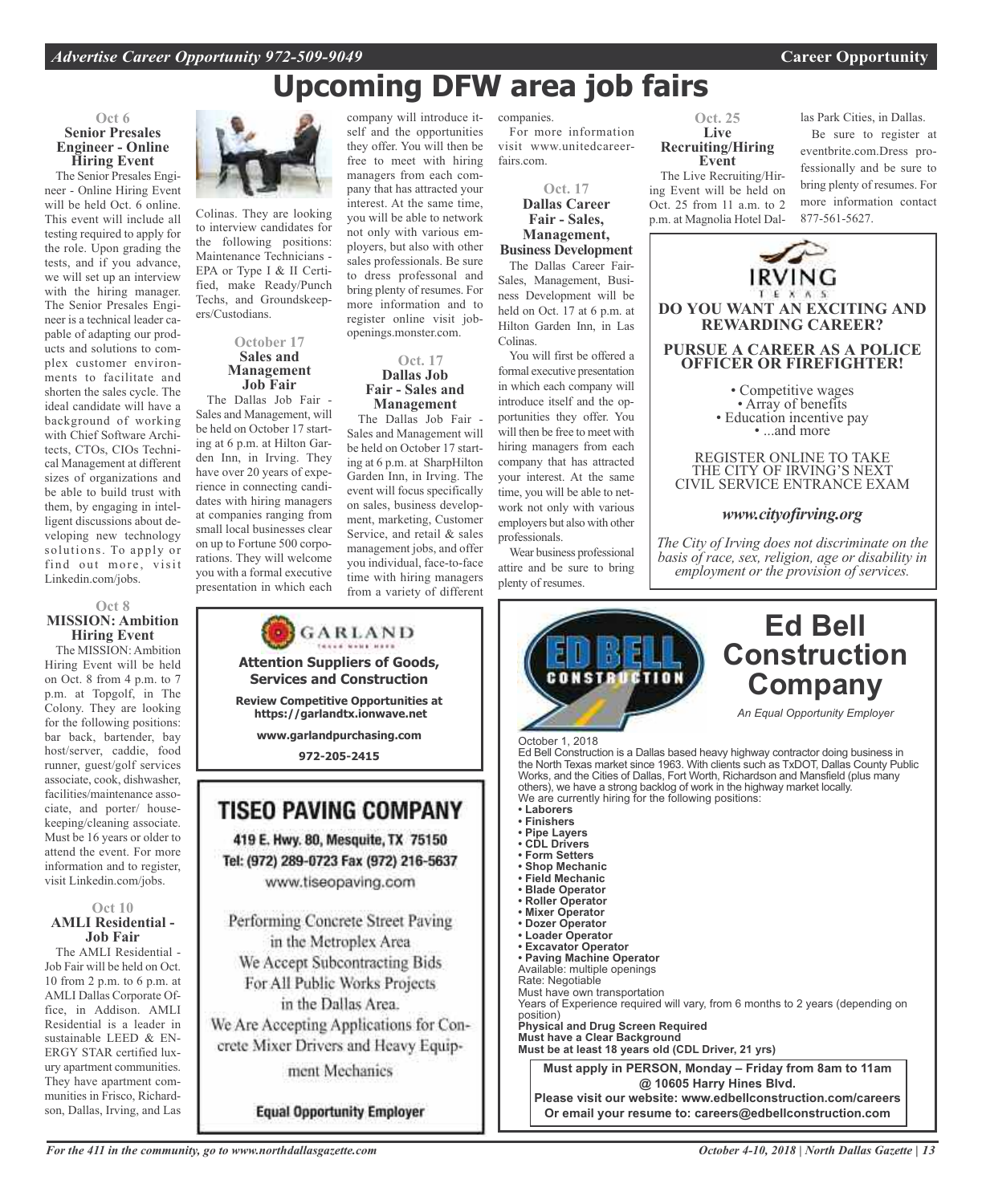#### **BETHEL BIBLE FELLOWSHIP, CARROLLTON (A PLACE TO BELONG)**

*NOTICE: Pastor Woodson serves the community by providing "Professional Therapy and Counseling Services" on a "Sliding Fee" scale. To schedule an appointment call the Pastoral Counseling Center at 972-526-4525 or email the church at www.bethelbiblefelloswhip.org*

Discover Hope and Help for daily living; and, you don't have to be a member to come. The Connect-2-Reflect (C2R) meetings are held in comfortable and relaxed homes, one in Carrollton and one in Plano, refreshments are served. Call the church for details.

**October 7, 9:45 a.m.** Join us in our quiet time "Prayer and Meditation" at 9:45 am. You will be blessed and inspired. You don't want to miss this as we celebrate service to God our community and all mankind.

#### **October 10, 7 p.m.**

Join us in Wednesday's Prayer and Bible Study Class with Senior Pastor Woodson, Pastor Larry Gardner, and others conducting a new book study with "Boundaries" when to say yes or how to say no by Dr. Henry Cloud and Dr. John Townsend, with supporting chapters and verses. Spiritual maturity is God's desire for you; it's Time to Grow in the Word of God.

Dr. Terrance Woodson, Senior Pastor 1944 E. Hebron Parkway Carrollton, TX 75007 972-492-4300 www.bethelbiblefellowship.org

**FELLOWSHIP CHRISTIAN CENTER CHURCH IN ALLEN "THE SHIP"**

 $\mathcal{L}_\text{max}$  , which is a set of the set of the set of the set of the set of the set of the set of the set of the set of the set of the set of the set of the set of the set of the set of the set of the set of the set of

**October 7, 9 a.m.** Join us in our Sunday

Morning Services as we praise and worship God in the Joycie Turner Fellowship Hall, followed by our Worship Services; and bring someone with you, you will be blessed. It's for God's glory and honor.

#### **October 10**

Join us in our Wednesday's 12 Noon-Day Live, Prayer and Bible Study class and/or our Wednesday Night Live, Prayer and Bible Study at 7 p.m. to learn more about God's Word. Be encouraged by God's plan for your maturity and His glory; and most of all; be prepared to grow.

Dr. W. L. Stafford, Sr., Ed. D. Senior Pastor 2450 K Avenue #300 Plano, TX 75074 972-379-3287 www.theship3c.org

 $\overline{\phantom{a}}$  , and the set of the set of the set of the set of the set of the set of the set of the set of the set of the set of the set of the set of the set of the set of the set of the set of the set of the set of the s

#### **INSPIRING BODY OF CHRIST CHURCH, Let's Go Fishing! MATTHEW 4:19**

October 5 p.m. All men are invited to Men's Ministry meeting each Friday night at 7 p.m., (IBOC promotes proactive male leadership.)

**October 7, 10 a.m.** Don't forget to invite family and friends to join us for our Morning Service as we celebrate our Lord and Savior, Jesus Christ.

**October 8, 7 p.m.**

You are invited to Monday School to see what God has to say to us.

Pastor Rickie Rush 7701 S Westmoreland Road Dallas, TX 75237 972-372-4262 www.Ibocchurch.org

#### **MT. OLIVE CHURCH OF PLANO (MOCOP) (Uniting the Body of Christ Among Nations)**

 $\mathcal{L}$  , and the set of the set of the set of the set of the set of the set of the set of the set of the set of the set of the set of the set of the set of the set of the set of the set of the set of the set of the set

**October 7, 10 a.m.** Join us for Morning Worship Service as we praise and worship God for His Honor and His glory. Don't forget to comeback at 7 p.m. for our Brazilian Church.

#### **October 10, 7 p.m.**

You're invited to our Wednesday's Bible Study class; you will learn what God has to say to us. Come to be encouraged by God's plan for your spiritual

growth and His glory.

Dr. Sam Fenceroy, PhD Senior Pastor and Pastor Gloria Fenceroy 300 Chisholm Place Plano, TX 75075 972-633-5511 www.mocop.org

#### **SHILOH MBC IN PLANO (WHERE COMMUNITY BECOMES FAMILY)**

 $\mathcal{L}_\text{max}$  , which is a set of the set of the set of the set of the set of the set of the set of the set of the set of the set of the set of the set of the set of the set of the set of the set of the set of the set of

Come and connect to God through Shiloh; grow in Christ through the study of God's Word; and Serve God through service to each other and to the world. John 12:26.

#### **October 7**

You are invited to join us for our Morning Worship Services in our 8 am and/or our 11 am Worship Services. Sunday School will start at 8:30 a.m. We would love to have you at all our worship services.

#### **October 10**

You're invited to our AWANA Registration at 6:30 pm and our Wednesday's Bible Study to learn

See CHURCH, Page 15

## **Cemetary Space Broker will make you offer on your cemetery plot**



• Inherited plot and can't sell it? • Bought plot years ago and your plans have changed? • Singles space or Side by Side spaces is okay. We will make you a "cash offer" on your cemetery plot today! If you get voice mail-leave message phone number and information on cemetery space. We will get back to you

**Call Us Today!!!!!!!! 972.432.5219**

#### **Church Happenings www.NorthDallasGazette.com**

Call Kedra

**IRS Problems?** 

469.449.9833

Kedra A. Flowers CPA PC www.IRSsafe.com

## **Paid Internship opportunity for writers, college students in the Dallas Area**

The *North Dallas Gazette* has an internship

position available. The goal is to provide students and aspiring writers an opportunity to gain published clips, experience and professional feedback. The position is for up



to 20 hours a week at \$8.00 per hour. Applicants must have reliable transportation.

**Send resume and writing samples to: businessoffice@northdallasgazette.com**

NDG now has a "Special Advertising Package" for churches and non-profit organizations that need to let the community know about your Special Event.

#### Opportunity You Can Measure...

#### **Church Events**

- Church Anniversary
- Pastor's Anniversary
- Women's Day
- Men's Day

#### **Non-Profit Org. Events**

- Fundraisers
- (Concerts)
- Special Events
- (Personal or Community)

## Special Rate \$199

(Black & White, per insertion) Ad size - 4.905"x 6"(Quarter Page, B&W) (NOTE: Color Ad \$75 extra per inserion) Production disclaimer - NDG ad meake-ready is not included in promotion. Layout/production of "copy ready"ad will be a nominal extra cost. E-mail ad copy to: Marketing@NorthDallasGazette.com or call our Marketing Department today! 972-509-9049

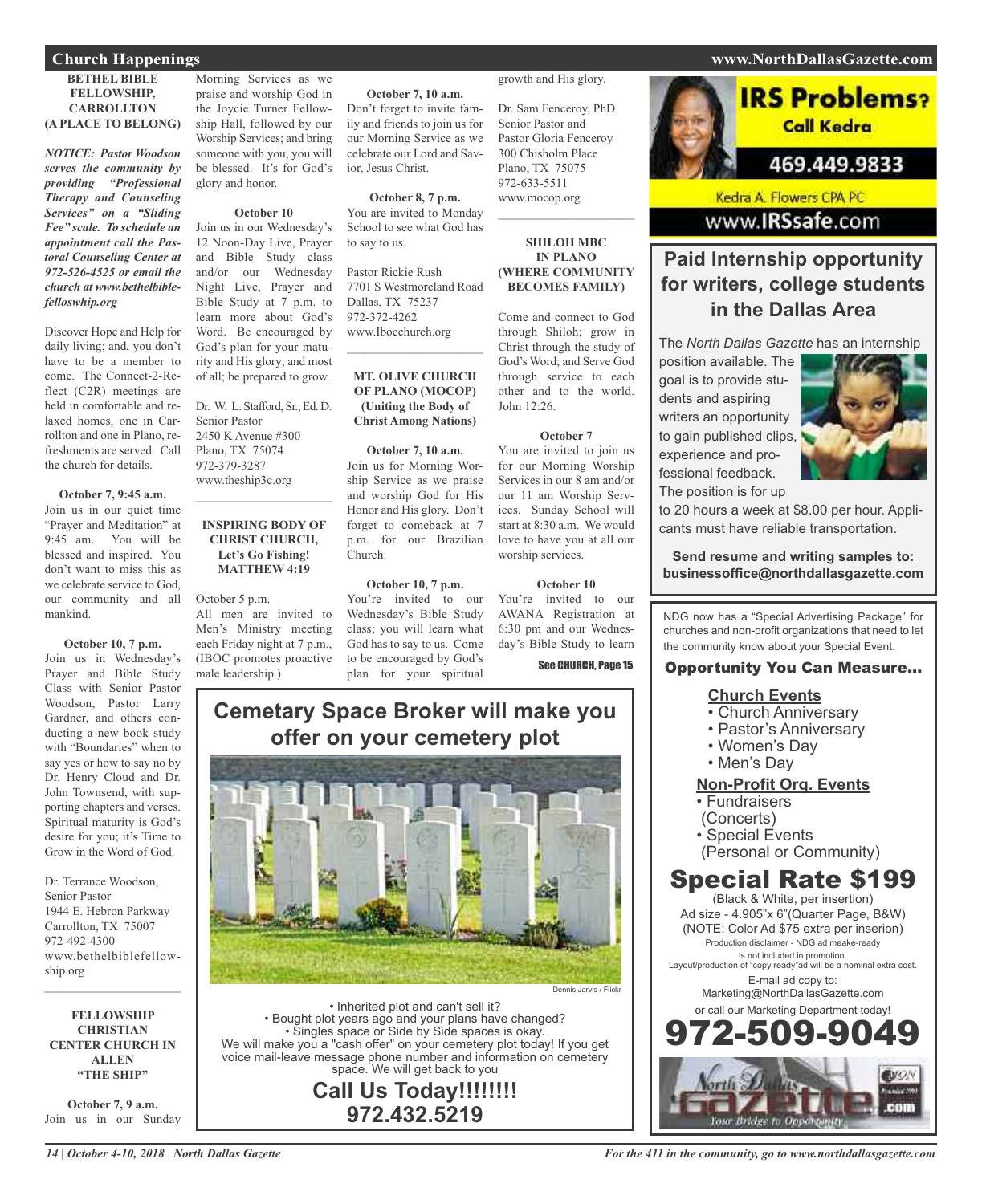# **A place of total nothing**



*Send email to: businessoffice@ northdallasgazette.com to sign up for Sister Tarpley's weekly electronic newsletter.*

God told Joshua, *"As I was with Moses, so I will be with you; I will never leave you nor forsake you; From the wilderness and this Lebanon ... all the land of the Hittites, ... shall be your territory. No man shall be able to stand before you all the days of your life; as I was with Moses, so I will be with you. I will not leave you nor forsake you. Be strong and of good courage,"* **Joshua 1:4-6**

Joshua had his doubts, he was in a place of total nothingness, it is called a "black hole" it is a dark and seemingly inescapable state or situation. It's a time in our lives when God removes the resources and supports that we normally rely on to feel secure - our careers, finances, friends, family, health and so forth. It is a preparation time, when you find yourself in a place of total nothing (black hole) experience, don't just sit and brood. Take stock of your life. Take a look at your re-

## **CHURCH,** continued from Page 14

more about God's Word. Come and be encouraged by God's plan for your maturity and growth; it's all for His glory and His honor. We are, "Growing in Christ through the study of His Word."

Our church ministries offer opportunities for motivation and growth; join us and see. Be blessed of the Lord.

Dr. Isaiah Joshua, Jr. Senior Pastor 920 E. 14th Street Plano, TX 75074 972-423-6695 www.smbcplano.org

lationship with God. First, ask God if there are sins, habits, or attitudes that He might be judging in your life. It's important to discern whether the trial we face is the result of God's discipline for your sin or, if it is preparing us for a future leadership role.

Second, when you enter a black hole, don't trust your feelings. Trust God. Your feelings will tell you, "God has rejected you. Abandon hope. He has left you utterly alone." Feelings change; God never changes. Feelings come and go; God is always with us. Third, remember that your black hole experience is not only intended to refine and define you; it's also intended to influence and change the lives of hundreds or even thousands of other people. Our adversity is not just for us, but others in our sphere of influence.

Fourth, don't try to hurry

Shiloh Missionary Baptist Church

Founded 1884 920 E 14th Street France, 73

the Flame Community for 128 Years

SMBC: A church Focused on

Excellence while Teaching

the Word, Preaching the

Gospel, Reaching the World

Sunday School: 9:45 a.m.

www.smbcplano.org

Worship Times: 8 and 11 a.m.

and 5th Sunday at 10:45 a.m.

Mid-week: Wednesday at 7:00 p.m. Youth Church: Every 3rd, 4th,

AWANA: Wednesday at 6:30 p.m.

Contact Information: 972-423-6695

along. Remember, when Joseph was in the depths of the pit, there was nothing he could do about it. He couldn't climb out, jump out, levitate out, or talk his way out. All he could do was pray and wait upon the

the black hole process Lord. Fifth, lean on God. The Red Sea Rule #4 says, even when you don't feel like praying, "pray." Even when you don't feel like reading His Word, read. Even when you don't feel like singing songs of faith, sing. When you pray, don't

just talk; listen. Be silent before Him and listen for His still, quiet voice.

Sixth, be alert to new truths and new perspectives. During a black hole experience, God often leads us to amazing new discoveries. A black hole can be a storehouse of unexpected riches for the soul.

**Look for NDGTV at NorthDallasGazette.com**

Inspiring Body Christ 200X

Put your hope in God's unfailing love. Acknowledge that God is the source of all that you are. He gives you the ability to work, plan, and execute. Ask God for help to keep your mind on God's power and abilities, not your abilities.

North Dallas Gazette takes a moment to reflect on the past with **Historical Perspectives from Sister Tarpley** Hear what it was like growing up in <sup>a</sup> very different Dallas when Booker T. Washington was <sup>a</sup> black school. Sister Tarpley graduated frm there and went on to college and later became <sup>a</sup> city councilmember in Carrollton.

Pasta - Rickle G. Bush.



*Pastor Bernadette Moore on her Birthday, 09-30-2018, after bringing a wonderful Message*



*For the 411 in the community, go to www.northdallasgazette.com*

Islah Joshua, Jr.

*<u>Fustor</u>* 

*October 4-10, 2018 | North Dallas Gazette | 15*